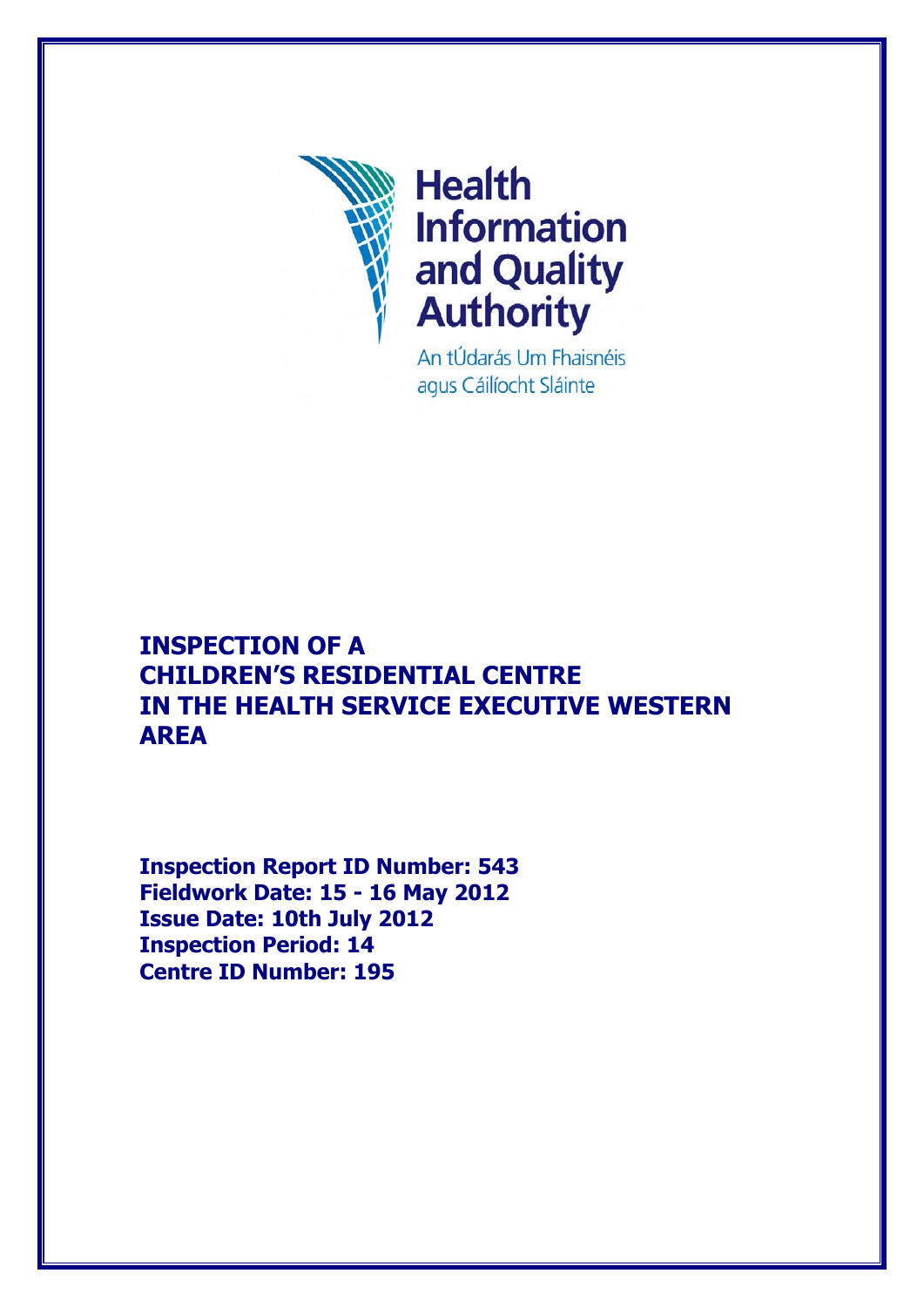# **Contents**

## **1. Introduction**

- 1.1 Methodology
- 1.2 Acknowledgements
- 1.3 Management structure
- 1.4 Data on young people

## **2. Summary of findings**

- **3. Findings**
- **4. Summary of recommendations**

## **Action Plan**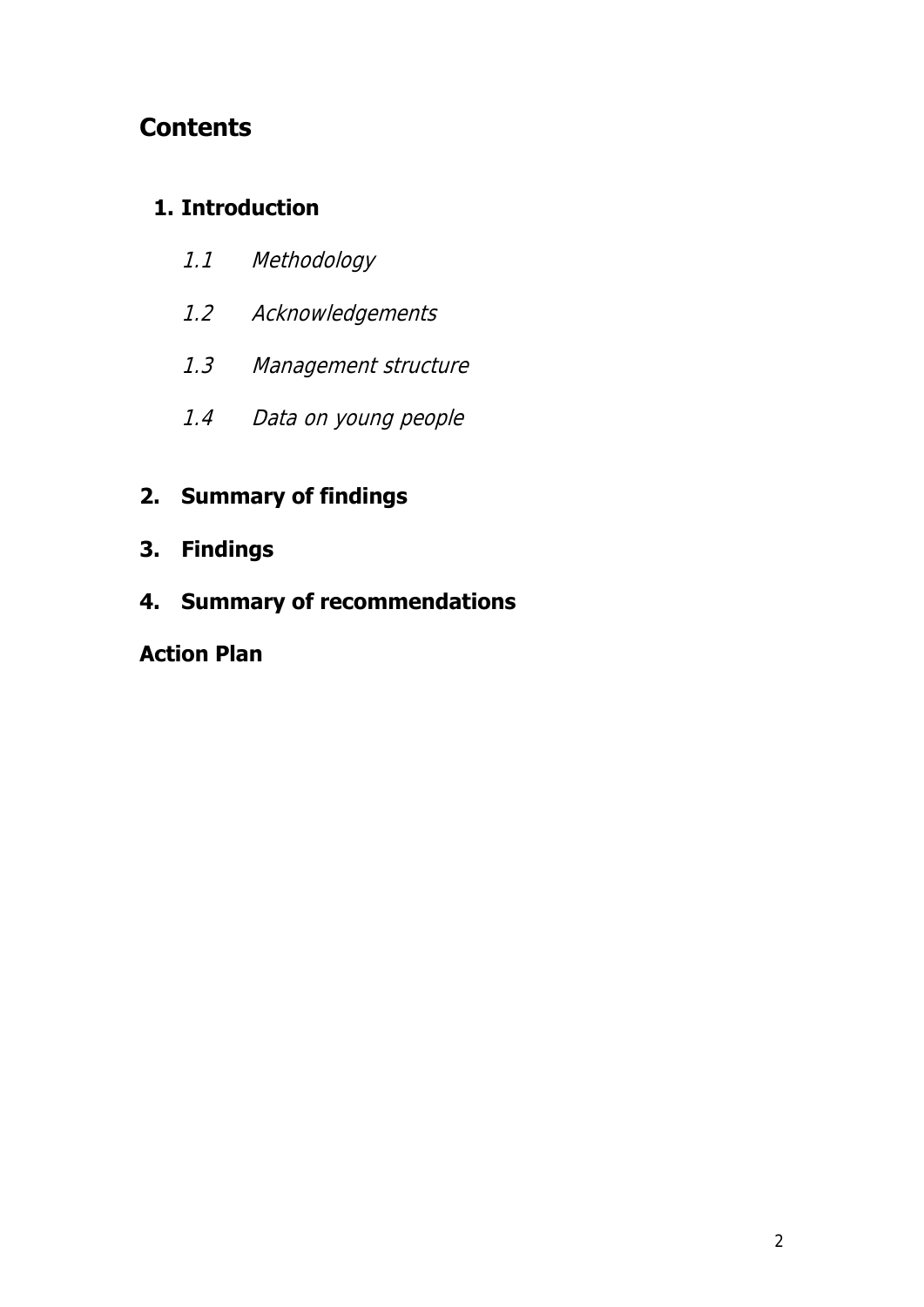## **1. Introduction**

The Health Information and Quality Authority (The Authority) Social Services Inspectorate (SSI) carried out an announced inspection of a children's residential centre in the Health Service Executive Western Area (HSEWA) under Section 69 (2) of the Child Care Act 1991. Eimear Short (Lead Inspector) and Orla Murphy (Co-Inspector) carried out the inspection over two days, from the 15-16 May 2012.

The centre was last inspected in October 2008 (report 265) and follow-up inspections were carried out in May 2009 (report 362) and July 2010 (report 405). The majority of recommendations from the previous inspection were met. These reports can be accessed on the Authority's website [www.hiqa.ie](http://www.hiqa.ie/).

The centre was an attractive purpose-built seven bedroom, detached house. It was located in a quiet cul-de-sac on the outskirts of a large town. There was ample outdoor recreational space available for the young people to use. It was close to a host of local amenities which included schools, shops, churches, parks and hospitals.

The HSE had refurbished part of the house and converted it from office space into a semi-independent living facility. It provided accommodation for one young person aged between 17 and 18 years. This was decorated to a very high standard and was a welcome addition to the service.

The centre provided long-term residential care for up to five boys and girls aged between 12 and 17 years upon admission. It provided care for young people from Donegal, Sligo, Leitrim and West Cavan. At the time of inspection there were two young people living in the main part of the centre. Another young person was living in the semi-independent facility attached to the centre. Another young person was living locally in independent living, however their bed was being held until their  $18<sup>th</sup>$  birthday. They continued to receive a high level of support from staff.

The aim of the centre was to address the individual needs of each young person, enabling them to reach their potential and to develop physically, intellectually and emotionally within a safe and caring environment.

Referrals were considered by the HSE Placement Forum and the statement of purpose and function specified that all admissions were planned in keeping with each young person's statutory care plan.

The house was spacious, comfortable and well maintained. It was very nicely decorated with lots of the young people's artwork displayed throughout.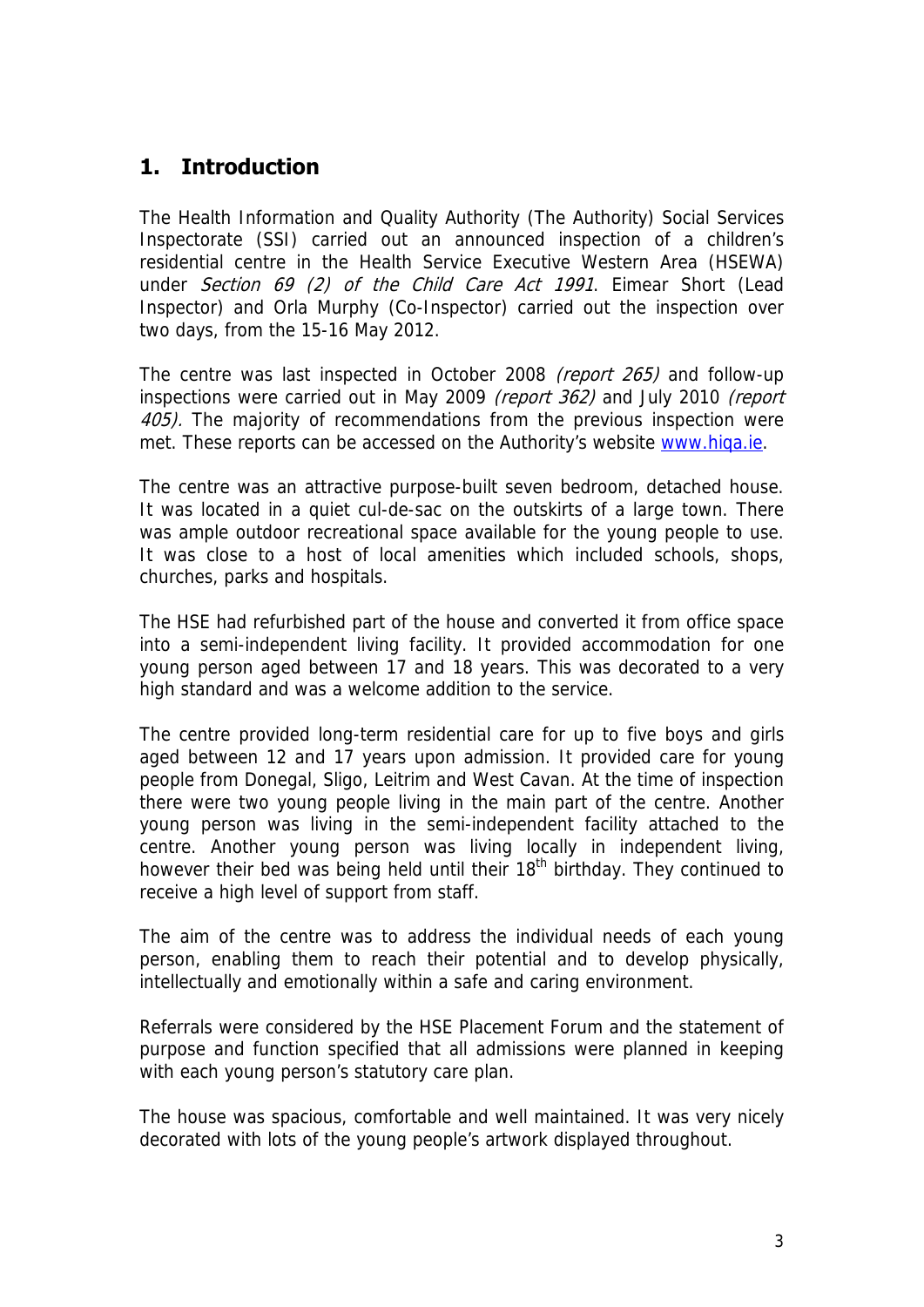The overall findings of the inspection were that the centre provided a good level of care to the young people and were responsive to their individual needs. There was a long-standing staff team who were committed to the young people and sought to create a nurturing and safe environment for them. Key recommendations made in this report relate to the notification of significant events and classification of child protection concerns, review of the centre's purpose and function and fire safety. Recommendations in relation to other areas of practice are outlined further in the report.

## **1.1 Methodology**

The judgements of the inspectors in relation to this inspection were based on an analysis of findings verified from a number of sources of evidence gathered through:

- observation of practice
- examination of records and documentation, including:
- the centre's statement of purpose and function
- policies and procedures
- questionnaires completed by young people (3)
- questionnaires completed by parents (2)
- questionnaires completed by social workers (4)
- questionnaire completed by a mental health professional (1)
- young people's care plans and care files
- HSE Monitoring Officer's reports (2)
- young people's census forms (4)
- details of unauthorised absences (12)
- details of physical interventions (0)
- staff training records
- administrative records
- previous SSI inspection reports
- fire safety and building control compliance
- health and safety documents

During the inspection, inspectors met individually with four young people.

The following people were interviewed,

- the Centre Manager
- one social care worker
- one social care leader
- three social workers
- the HSE Monitoring Officer

Telephone interviews were conducted with one acting social work team leader and one aftercare worker.

## **1.2 Acknowledgements**

Inspectors wish to acknowledge the hospitality and co-operation of the young people, parents, staff members and other professionals involved in this inspection.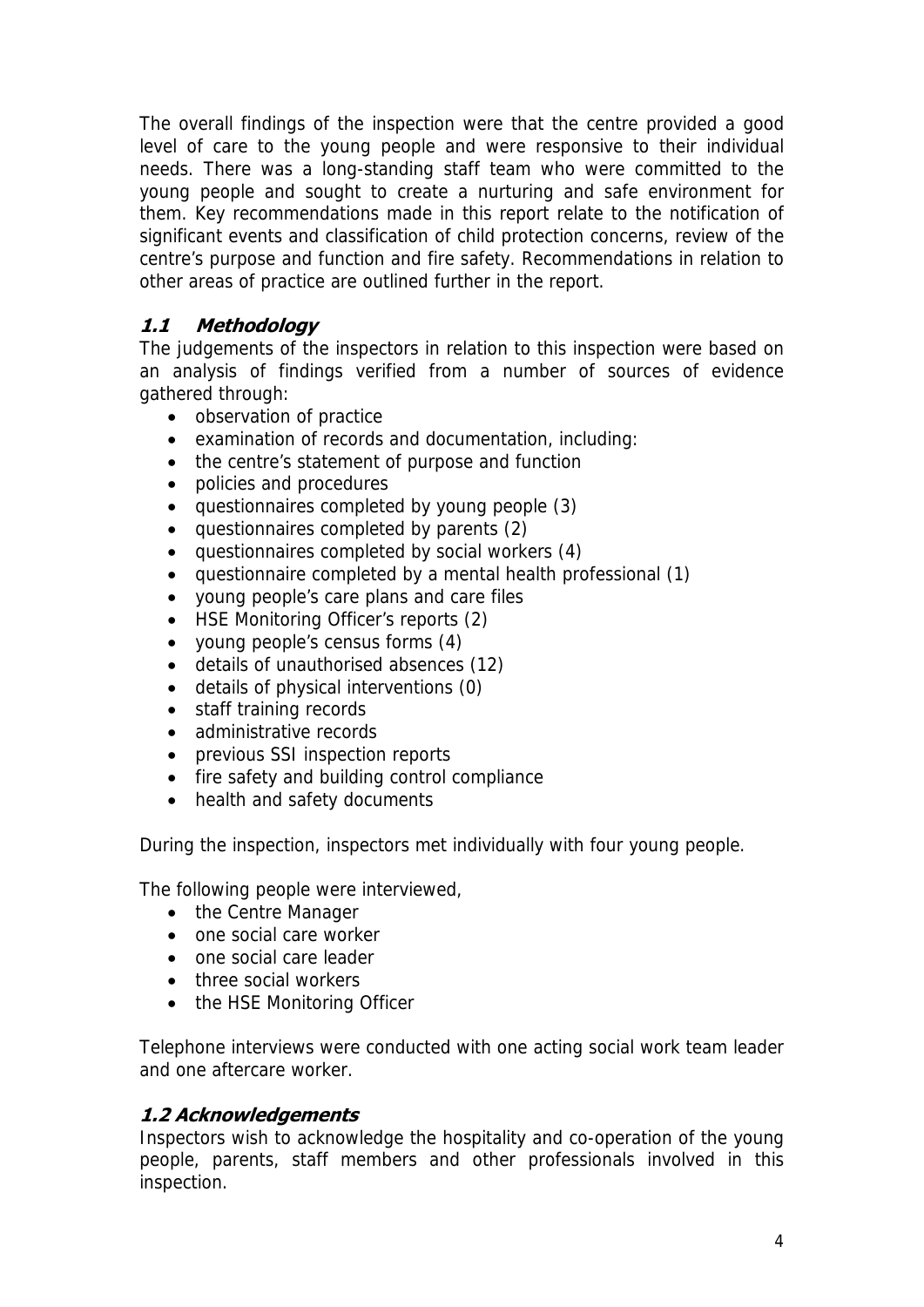## **1.3 Management structure**

The centre was managed by the Centre Manager who was supported by two social care leaders. The Centre Manager reported to the Child Care Manager, who in turn, reported to the Area Manager.

## **1.4 Data on young people**

During the fieldwork the following young people were residing in the centre:

| Young<br>person | Age      | <b>Legal Status</b>   | <b>Length of</b><br><b>Placement</b> | <b>Number of</b><br>previous<br>placements               |
|-----------------|----------|-----------------------|--------------------------------------|----------------------------------------------------------|
| #1              | 17years  | <b>Voluntary Care</b> | 2 years                              | No previous<br>placements                                |
| #2              | 18 years | By agreement          | 6 months                             | 1 residential<br>placement                               |
| #3              | 16 years | <b>Voluntary Care</b> | 3 months                             | 3 residential<br>placements, 1 special<br>care placement |
| #4              | 14 years | <b>Voluntary Care</b> | 2 months                             | 1 foster placement                                       |

Listed in order of length of placement

## **2. Summary of Findings**

## **Practices that met the required standard**

## **Register**

This standard was met. The centre held a register of all young people living in the centre and all admissions and discharges from the centre. This was examined and contained all information required by regulation and was found to be well maintained and up-to-date. The register showed that there were three admissions and one discharge in the year prior to inspection.

## Monitoring

This standard was met. The HSE Monitoring Officer told inspectors she had visited the centre on eight occasions in the year prior to inspection. The Monitoring Officer had produced two written reports (2011 and 2012) in which she had assessed practices within the centre under the National Standards, and made recommendations to address shortcomings. She placed a strong emphasis on meeting young people to obtain their views on the care they received. The young people interviewed by inspectors had met the Monitoring Officer and understood her role.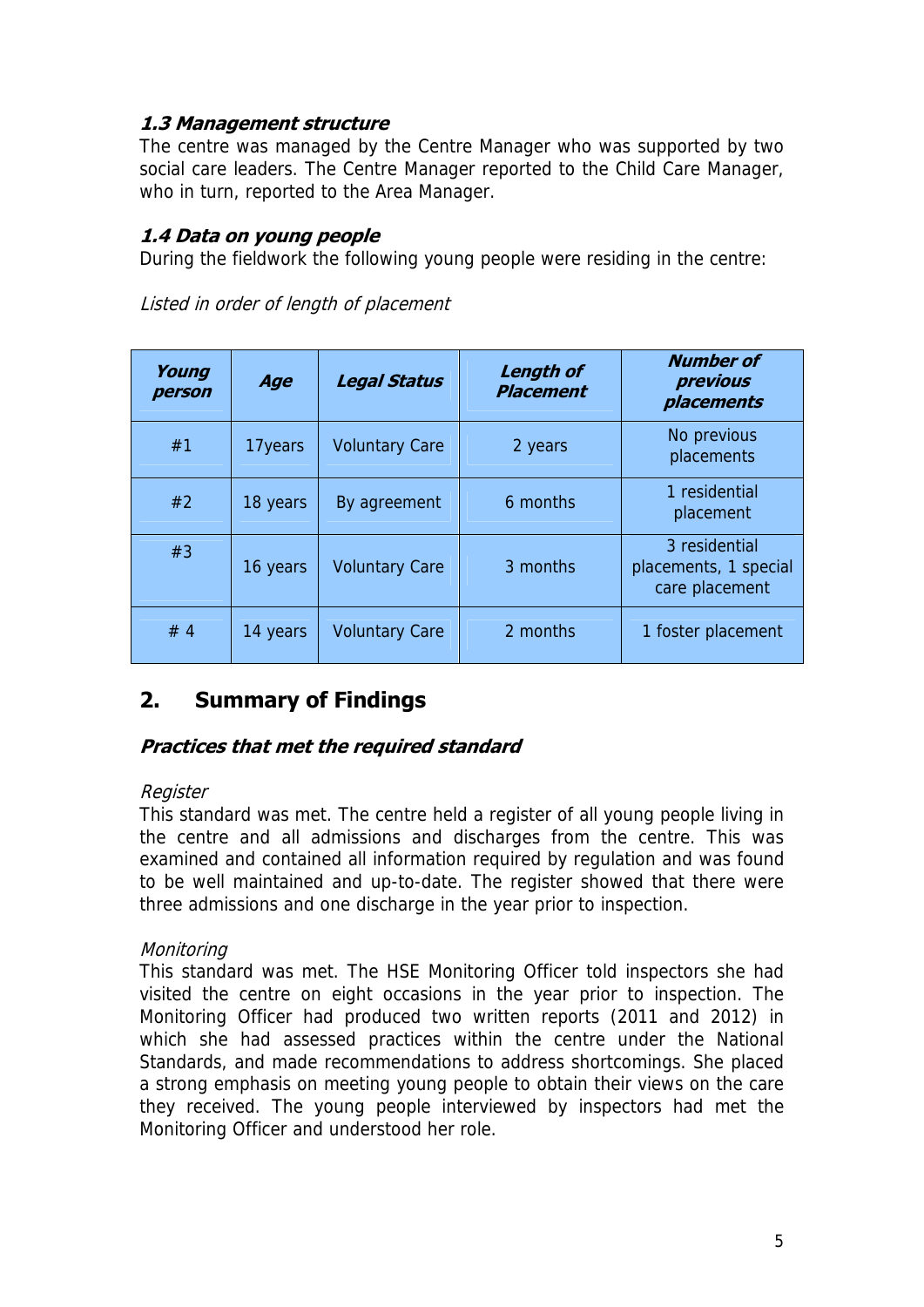Inspectors found that she was committed to ensuring that standards were met. The Monitoring Officer had ongoing contact with the Centre Manager throughout the year and told inspectors that she was satisfied that she was kept fully informed of all significant events. She reported that the Centre Manager and regional external managers implemented the recommendations from her reports. Staff interviewed by inspectors were aware of her reports and recommendations.

#### Access to information

This standard was met. Each young person had an individual file. Inspectors found that overall they were organised and accessible. The young people who spoke to inspectors were aware that they could access their file. One young person stated they had done this on occasion but said they were not interested in reading the daily logs and files regularly. They told inspectors that they trusted staff to record information about them accurately. The key worker system was conducive to the young people reading their files in a supportive environment.

#### Contact with families

This standard was met. Inspectors found the centre placed a high value on working directly with young people and their families. Inspectors found that collaborative work with families was a fundamental principle of the work of the centre. Some parents had attended meals in the centre and efforts were made to involve parents as much as possible in their children's lives. The young people spoke to inspectors about the importance of this and clearly valued this supportive approach. This was also reflected in the questionnaires completed by two parents. The young people were confident that if they did not want to see particular visitors this would be respected by their social workers and staff.

#### Social work role and Supervision and visiting of young people

This standard was met. All of the young people living in the centre had an allocated social worker. In addition, two young people had an aftercare worker. The young people told inspectors that they were visited regularly by their social workers and met them in private. They also met them at scheduled meetings. A review of case files showed that young people currently residing in the centre had frequent and meaningful contact with their social workers. This was well above the minimum requirements set out in the National Standards. The frequency of contact was a key factor in the young people developing strong relationships with their social workers. The social workers interviewed by inspectors demonstrated commitment to the young people in the centre and were actively involved in trying to improve outcomes for the young people. Social workers read the young people's care files from time-to-time in accordance with National standards.

### Statutory care plan reviews

This standard was met. Inspectors found that statutory care reviews were held in accordance with National standards and more frequently when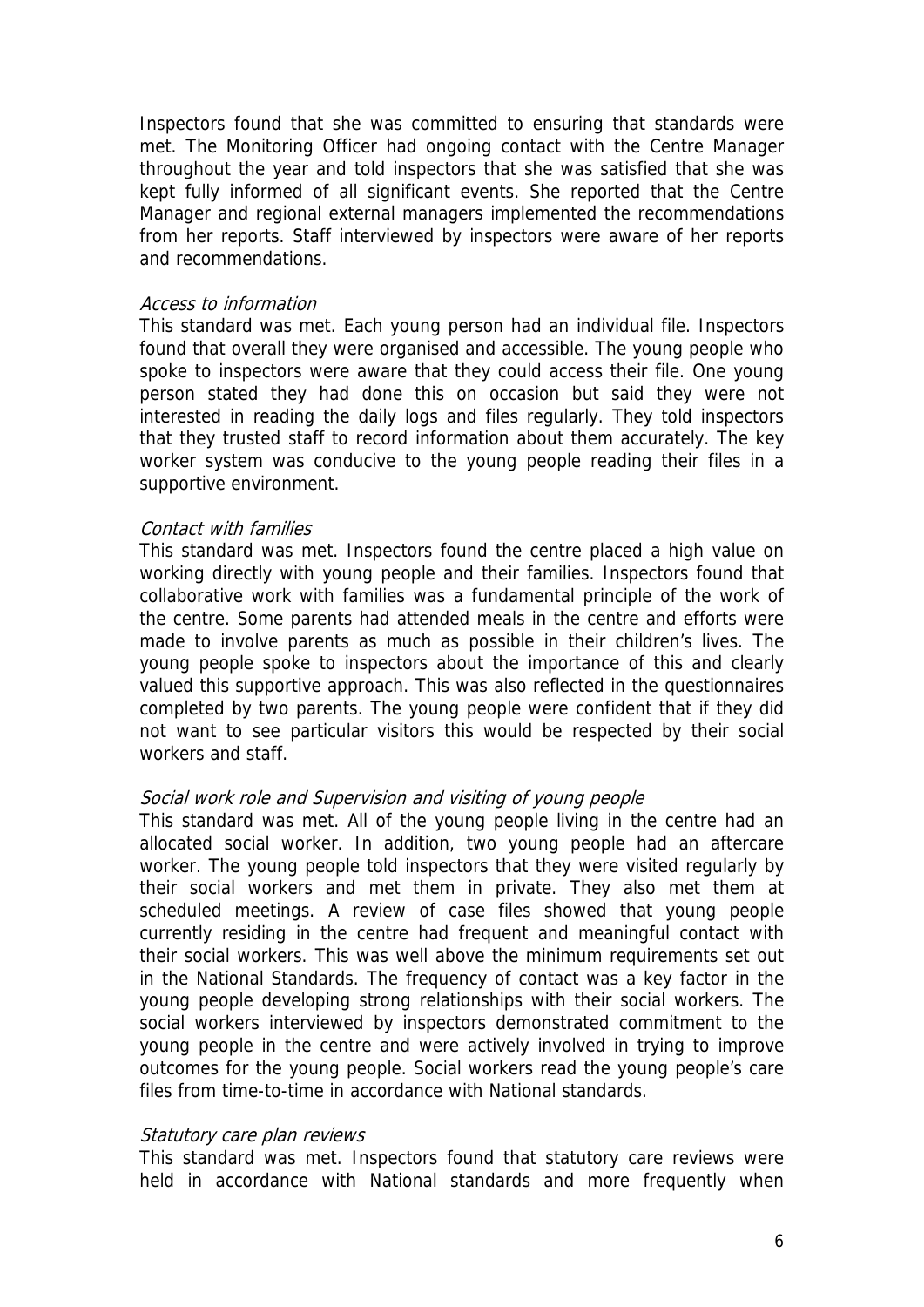required. All of the young people residing in the centre had attended their review and informed inspectors they had been involved in the care planning process. Where appropriate parents, supervising social workers, key workers, the Centre Manager and other relevant professionals attended reviews. Strong emphasis was placed on full participation in reviews and interpreters were available to assist young people and parents where English was not their first language.

### Emotional and specialist support

This standard was met. Inspectors found that the staff team and social workers provided strong emotional support to the young people. The young people had good access to external specialist support and centre records showed there was good communication between those providing specialist support and the supervising social workers and centre staff.

### **Discharges**

This standard was met. The centre register showed that one young person was discharged from the centre in the year prior to inspection and they had moved to independent living. The discharge was planned and in keeping with the young person's care plan. Staff continued to maintain contact with this young person and provided an appropriate level of support.

### Individual care in group living

This standard was met. Every effort was made to ensure that the young people had their own lives, support networks and friends. Young people spent time with their families and attended school within their local communities where appropriate. Inspectors found that staff were very aware of young people's interests and encouraged their individuality. Each young person had a key worker. When interviewed the young people told inspectors they felt comfortable speaking to key workers and the Centre Manager, especially if they were worried or had any grievances. A review of records showed good evidence of individual key working sessions and direct work on each care file. This work focussed on reducing risk-taking behaviour and promoting positive decision-making as well as helping young people to manage daily living activities within the centre. Three external professionals stated they believed the young people would benefit from increased and better resourced individual work and the Centre Manager was open to addressing this.

### Provision of food and cooking facilities

This standard was met. Staff prepared nutritious meals and young people participated in meal-planning. The kitchen was clean and accessible and healthy eating habits were encouraged. There was an ample supply of food and young people had access to snacks between meals.

#### Race, culture, religion, gender and disability

This standard was met. Staff promoted a positive sense of identity amongst all of the young people. They worked well with two young people from different cultures and made efforts to source specific foods, learn key phrases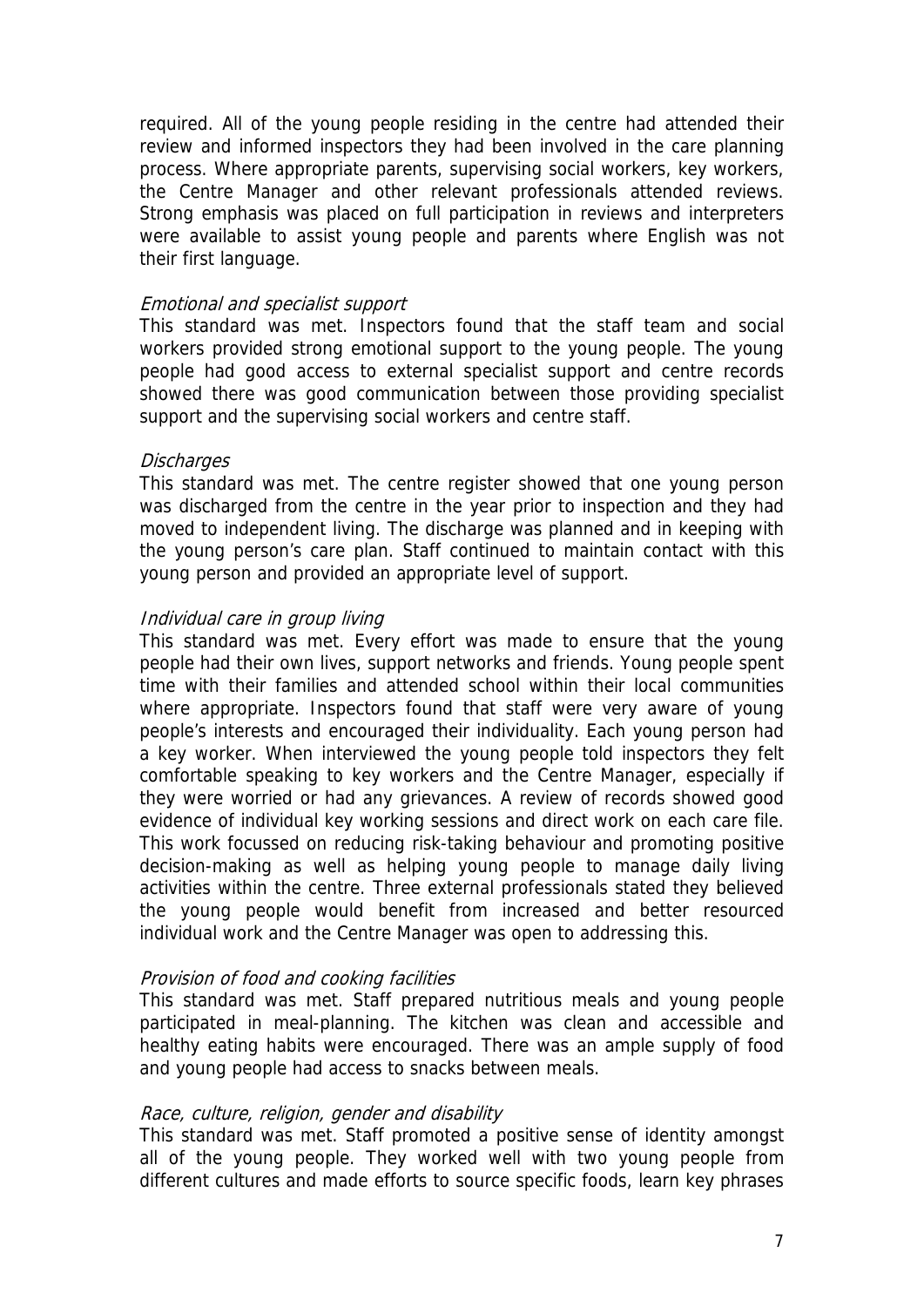thus integrating aspects of their culture within the life of the centre. One young person was facilitated to observe their religious beliefs and staff showed respect for this. The young person told inspectors they would like to attend the same church every week in order to become more actively involved within the church community and the Centre Manager agreed to arrange this.

### **Health**

This standard was met. Each of the young people had access to a general practitioner (G.P.) mostly within their local community. A medical examination was carried out on admission to the centre and medical records were held in each young person's care file. Medication was securely stored in a locked cabinet. One young person had received specialist treatment.

### Accommodation

This standard was met. The centre was nicely decorated, clean and comfortable. There was an abundance of living space including a sitting room, a computer room, a sensory enrichment room and a large kitchen/dining room. There was also a visitor's room where young people could entertain their friends and family or meet their social workers in private. Each young person had their own bedroom and these were re-decorated prior to each young person's admission. This was very good practice.

### Maintenance and repairs

This standard was met. The centre was very well maintained and there was documentary evidence of an effective system in place for upkeep of the centre. The maintenance record was examined and showed that any required maintenance work was reported and addressed promptly.

### **Safety**

This standard was met. The Centre Manager provided inspectors with evidence of the centre's public liability insurance. The centre had an up-todate safety statement dated March 2012. There was also a comprehensive Health and Safety Audit completed in March 2012. There were control measures in place to mitigate identified risks. Staff took immediate action to address any hazards identified and were aware of specific risks to young people who had engaged in self-harming behaviour. There were clear guidelines on individual case files instructing staff on actions to take in the event of a serious incident. This was good practice.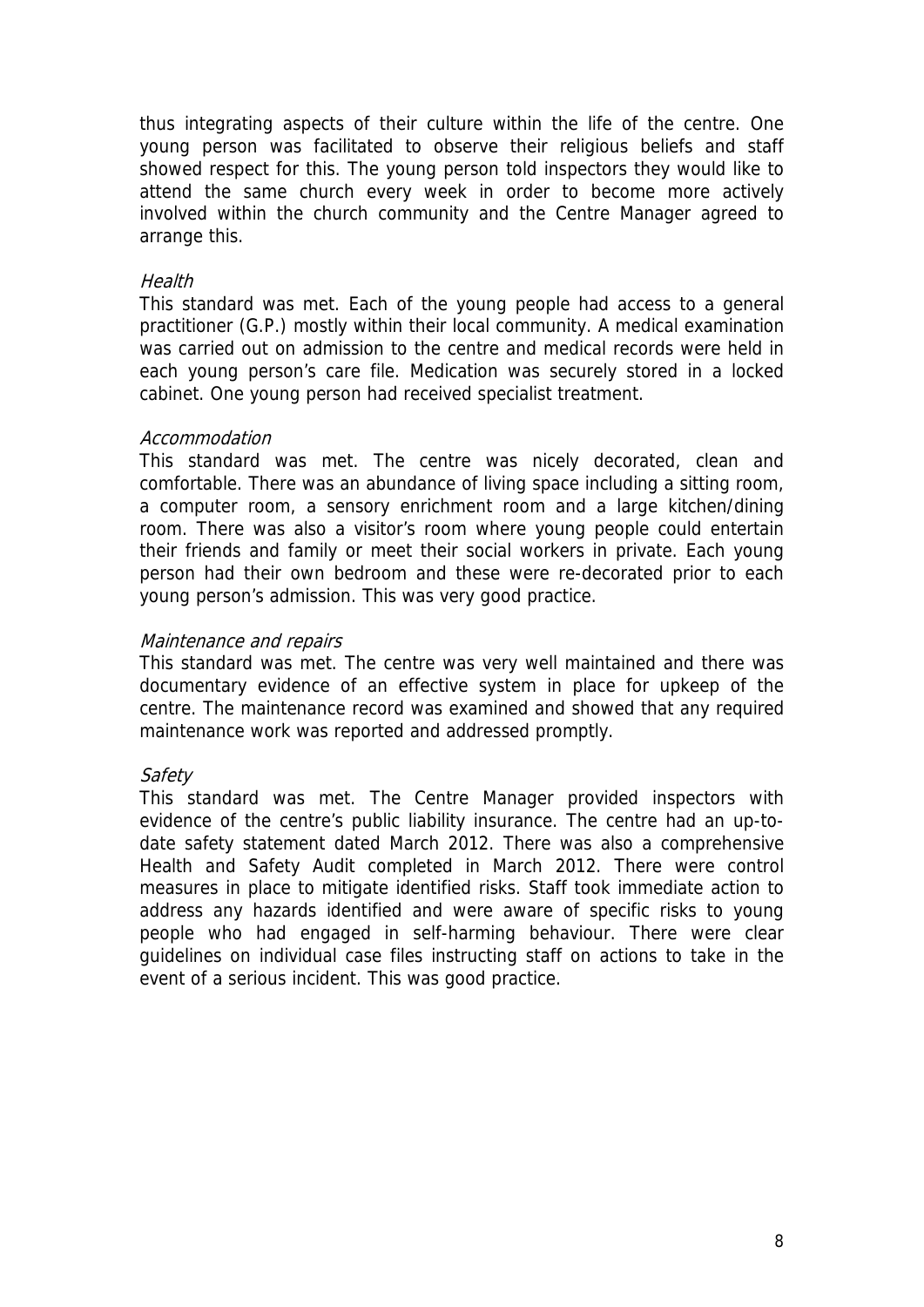## **Practices that partly met the required standard**

### Purpose and Function

This standard was partly met. The centre had a written statement of purpose and function that was also available in a format that was accessible to young people and their families. The centre provided long term care for boys and girls aged between 12 and 17 years of age. HSE policy on the placement of children aged 12 and under in residential care should be reflected in the statement of purpose and function. The semi-independent facility provided care in the context of supported independent living for young people aged between 17 and 18 years of age. Inspectors found that practice largely reflected the statement and staff had a clear understanding of the centre's purpose and function.

The centre's statement of purpose and function clearly stated placements should be planned. However in the year prior to inspection one young person was admitted to the centre in an unplanned manner. This young person was admitted on the basis that they had previously lived in the centre and no alternative placement was available when required at short notice. Unplanned admissions to the centre are unfavourable and every effort should be made to ensure admissions are in keeping with the young person's care plan.

At the time of inspection, the HSE West was reviewing the overall purpose and function of the centre. Inspectors were advised that the requirement for long-term placements had diminished locally and there was an increased demand for short-term and respite placements. Consideration was being given to a proposed reconfiguration of the two residential centres in the locality. Inspectors recommend that any significant change to the purpose and function of the centre should:

- take account of the needs of the young people currently living in the centre
- be on a planned basis
- be carried out within an appropriate timeframe
- be communicated to all relevant stakeholders
- allow for ongoing training of staff to meet the needs of a changing cohort of young people.

The statement of purpose and function stated it was a mixed gender centre however; historically it has only had female occupants. This matter should be considered in the course of the overall review of the purpose and function of the centre.

### **Management**

This standard was partly met. The centre was managed by a suitably qualified person who was in post for three years and had 12 years experience in residential care. The Centre Manager provided a high level of support to the staff team and was well informed about the needs of each of the young people living in the centre. Her management style facilitated good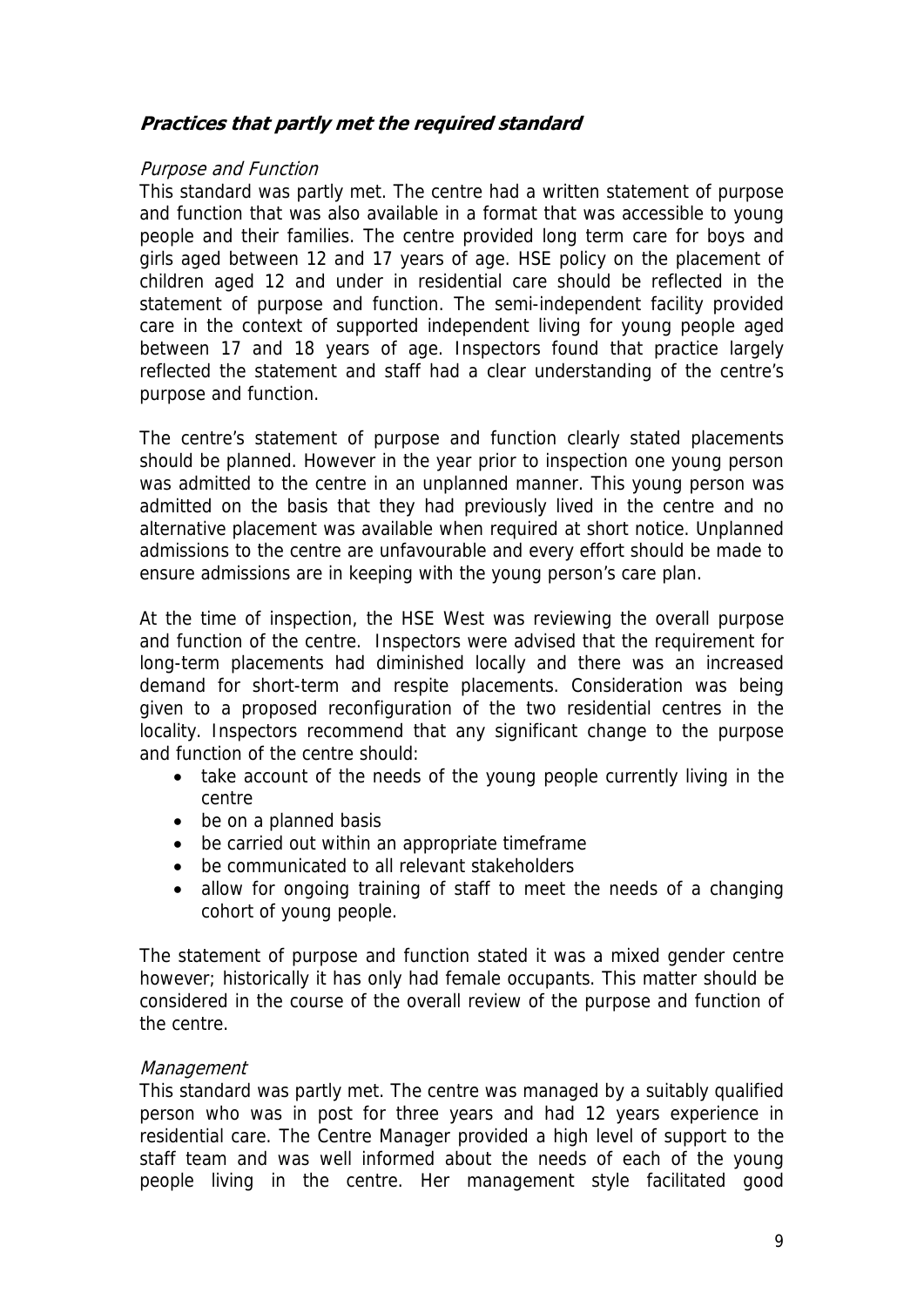communication across the staff team and staff and young people told inspectors that she was approachable and fair. External professionals corroborated this and told inspectors that her approach was conducive to maintaining good working relationships.

Inspectors found some evidence of the Centre Manager's quality assurance of documents and reports prepared by staff. However this was an area that required attention. Inspectors found records were not cross referable and it was particularly difficult to track information. Inspectors recommend a review of the system for quality assurance particularly in relation to the classification of child protection concerns, significant events and the recording of complaints.

### Notification of Significant events

This standard was partly met. A review of centre records indicated notifications of significant events involving young people were made promptly and were sufficiently detailed to allow follow-up assessment and action to be taken by the relevant Social Work Departments. External professionals confirmed that they were notified promptly of incidents relating to young people both by phone and subsequently in writing.

However, a review of centre records showed that not all serious events had been formally notified to the relevant social work departments. Inspectors recommend that the HSE (WA) satisfy itself that all serious events that arose over the 12 months prior to inspection were classified correctly and notified to relevant social work departments in accordance with Children First Guidance.

### **Staffing**

This standard was partly met. The staff team comprised one centre manager, two social care leaders, six full-time social care workers and three part-time social care workers.

Inspectors found the staff team were experienced and committed to the welfare of the young people living in the centre. Staff interviewed by inspectors spoke favourably of the way the team functions and said that they felt respected and supported in their work by the manager and their colleagues. Inspectors found that staff advocated on behalf of the young people with external professionals.

A review of personnel files showed that staff held Garda vetting and this had been updated for all staff in 2011. This was good practice and a factor in ensuring ongoing safe care. However, three members of staff, including the Centre Manager did not have the requisite three references on file. The Centre Manager advised that original personnel files were lost and copies of references were not available. Inspectors recommend that this matter is addressed through the provision of retrospective references or new references. The HSE should ensure that personnel files hold relevant documentation to account for the absence of references.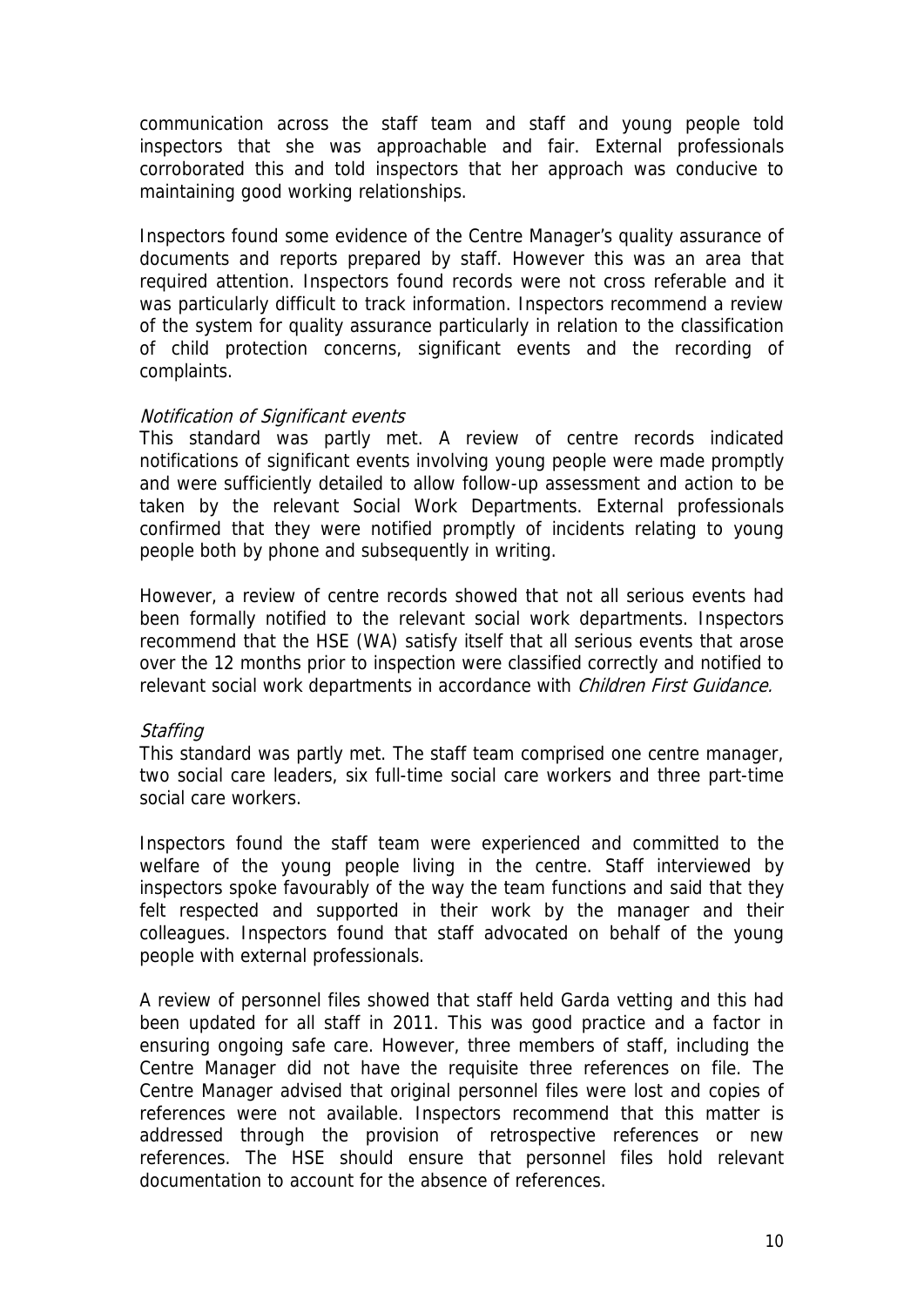The Monitoring report noted that long and protracted negotiations and individual perspectives relating to changes in the staff roster had unsettled the team. This was relayed to inspectors during interviews with staff. Inspectors recommend that issues relating to the staff roster should be resolved as a matter of urgency in order to ensure the care of young people is not affected and to avoid disruption of the staff team.

### Supervision and Support

This standard was partly met. Inspectors found that formal staff supervision was provided by the Centre Manager and the frequency of supervision was in line with HSE policy. Records showed that there was a focus on accountability and on the young people. The Centre Manager had not received formal supervision since February 2012. The Principal Social Worker who provided supervision had retired. Inspectors recommend the Centre Manager receives formal supervision in line with HSE policy.

Staff were supported by the Centre Manager who was approachable and available as required. Staff told inspectors they felt they could raise issues at any time.

A review of records showed that team meetings were held monthly. However, minutes of these meetings showed that attendance was poor, often with less than half the team in attendance. Inspectors acknowledge geographical constraints restricting attendance however, the needs of the young people must be prioritised and consideration should be given to ways of maximising attendance at staff meetings. Whilst there was a good system in place to communicate decisions made at team meetings whereby minutes were stored in a team meeting book and signed by all staff once they had read them, this did not encourage full team participation in planning and practice issues. Inspectors recommend a system is put in place to facilitate attendance at team meetings to ensure full participation, in the interests of continuity of care and practice development.

### Training and Development

This standard was partly met. Inspectors examined the training record for all staff which showed that in the year prior to inspection staff had received training in *Children First* and Therapeutic Crisis Intervention (T.C.I.). One person had received fire safety training and Mapping of children in care training. This training looked at tracking a child's journey through the care system in order to map the services and interventions received. The training plan for 2012 showed all staff were due to receive training in fire safety and first aid. The centre manager and two social care leaders were due to receive management training. Staff told inspectors that they had persistently requested training in responding to self-harm and there was heightened anxiety around this issue in light of previous experiences within the centre. Inspectors recommend that this and all outstanding training is provided to all staff as a matter of priority.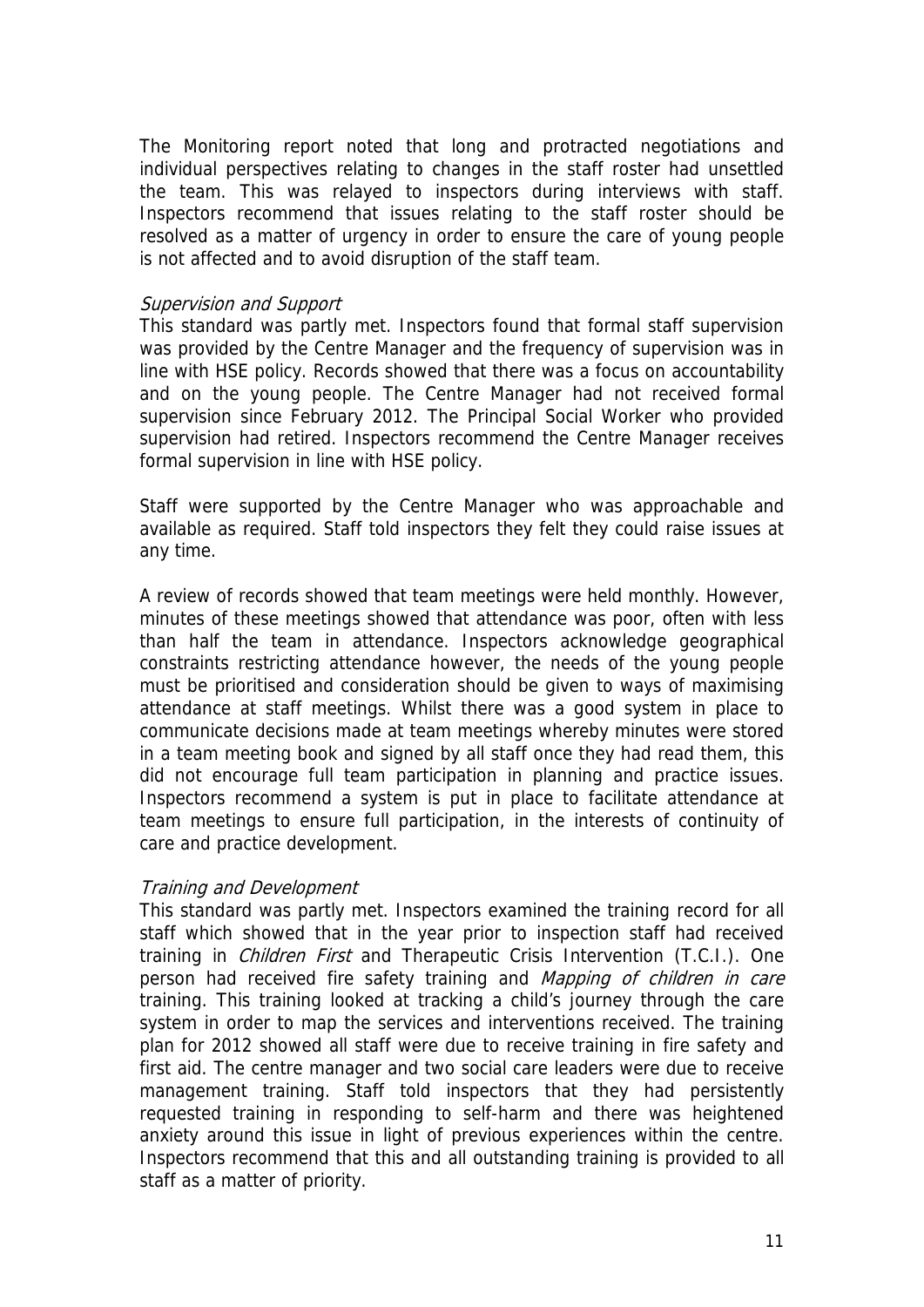### Administrative files

This standard was partly met. Administrative files were generally of a good standard, however, at times lacked adequate detail. There were also some deficiencies in the cross-referencing of files. An example of this was a complaint made by a young person against a staff member. This was recorded in the daily log only and was not recorded in the complaints record. In this instance a review of the complaint showed that the matter had been taken seriously and that the complaint was dealt with appropriately, however, inspectors found that the actions were poorly recorded. Inspectors also saw evidence of good practice which was not always evident in centre records. Inspectors recommend the introduction of a detailed and methodical recording system in order to facilitate effective management, placement planning and clear communication for centre staff and external professionals.

### Consultation

This standard was partly met. During interviews young people consistently told inspectors that they felt included and were consulted about day-to-day issues within the centre. They identified their key workers and social workers as people they could talk to and address concerns with. Young people were encouraged to identify personal goals and staff provided practical support to help them to achieve these. However, young people's meetings were infrequently held and this was a missed opportunity to involve the young people in a formal consultation process. Staff attributed the lack of formal meetings to the low number of young people living in the centre in 2011. Given the centre is now home to a larger number of young people, inspectors recommend that a formal consultation process for young people is implemented.

### **Complaints**

This standard was partly met. The centre held a central register of complaints. The register showed no complaints were received in the year prior to inspection. All of the young people spoken to in the course of the inspection stated they knew how to make a complaint and would feel comfortable making a complaint if they deemed it necessary. All of the young people identified the centre manager, their key worker or their social worker as the people they would speak to if they had a grievance. However, through interviews and a review of centre records, inspectors found that some young people had made complaints that were not recorded or dealt with as such. Although they were not recorded as complaints, the issues were dealt with appropriately and there was evidence of efforts being made to resolve issues to the satisfaction of the young person. Inspectors also found there was a differential response towards a formal (written) and informal (verbal) complaint. Inspectors recommend that all complaints made by the young people, written or verbal, are treated equally and in accordance with the HSE policy.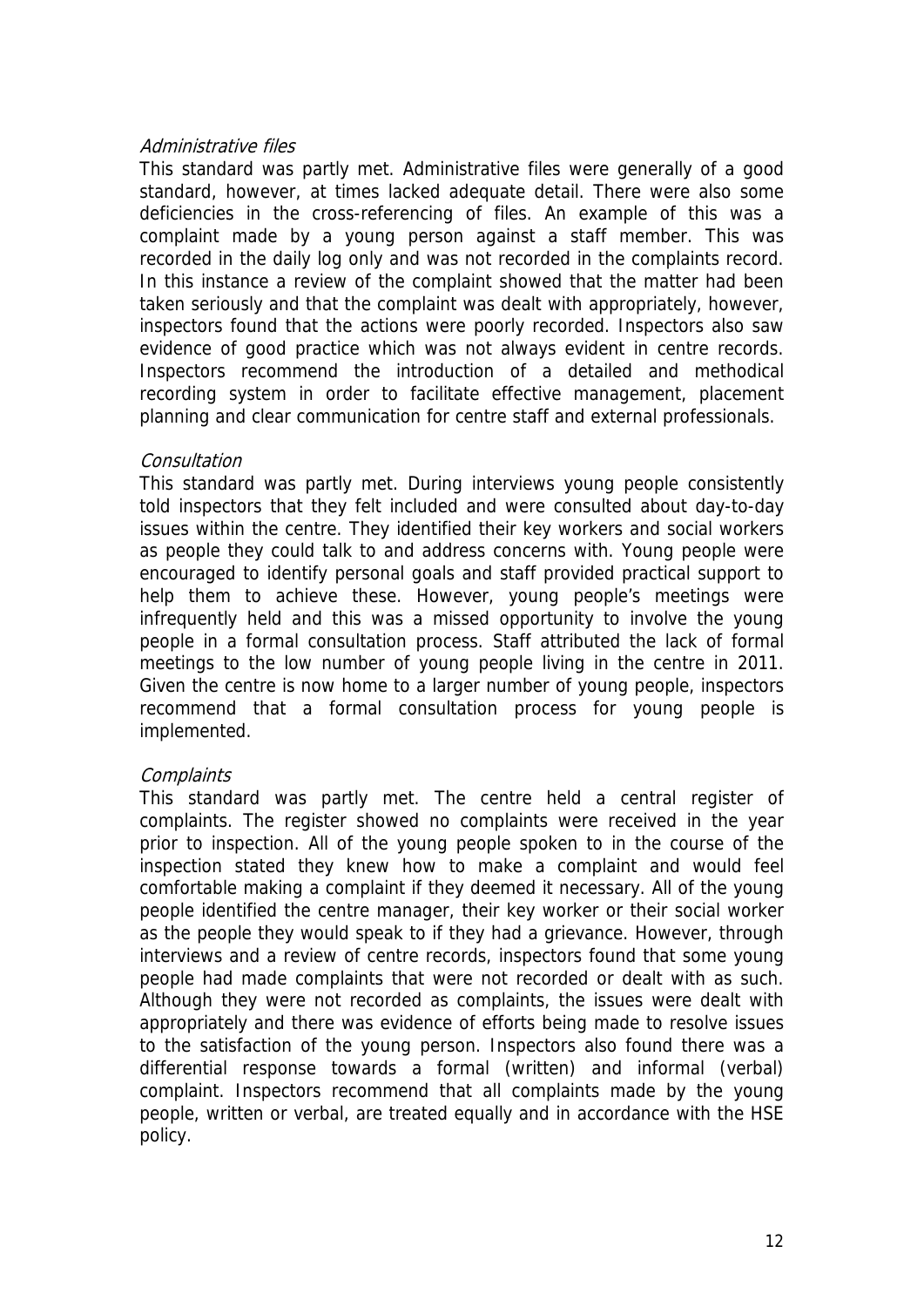### Suitable placement and admissions

This standard was partly met. The centre had a clear admissions policy including detailed criteria for admission. Inspectors found that three of the young people living in the centre met these criteria at the point of their admission to the centre. Referrals to the centre were made to a placement forum that considered all referrals to residential care in the region. In the year prior to inspection there were three new admissions to the centre. As outlined, one of these was unplanned.

Staff were generally satisfied that the centre was appropriate to meet the needs of the young people living there. Some concerns existed in relation to one young person's placement in residential care as staff believed that they were more suited to living in a foster care placement. This young person informed inspectors that they wanted to be placed within a family environment and could not understand why this had not occurred. This issue had been identified at a recent child in care review and the supervising social worker had made a preliminary application for a foster care placement. Inspectors recommend that pending the outcome of a needs assessment, every effort would be made to secure a suitable foster care placement for this young person as soon as possible.

### Statutory care plans

This standard was partly met. The four young people in the centre had an upto-date care plan within their care file. Inspectors found that the quality of the care plans were generally good and gave sufficient detail to enable the young person's care needs to be met. However, inspectors were informed that there was a significant delay in updated care plans being forwarded to the centre. This matter should be addressed in order to ensure all parties fulfil their responsibility to meet the young person's identified needs. Inspectors recommend that care plans are provided to the centre in a timely manner.

### Preparation for leaving care

This standard was partly met. The semi-independent facility attached to the centre aimed to facilitate the successful transition of young people from residential care into independent living. Inspectors found that staff were on site to provide practical and emotional support when required but they also encouraged young people to gradually assert their own independence. Staff worked closely with the young people to empower them to make good decisions and stated that they tried to support them to develop day-to-day living skills, for independent living. The young person living in the semiindependent facility informed inspectors that they really valued the opportunity to make a progressive transition to independent living and expressed strong appreciation of the support provided by staff during this process.

However, through a review of records, interviews with young people and staff and also observation over the two-day inspection, inspectors noted that young people were heavily reliant on staff in key areas of daily living. Staff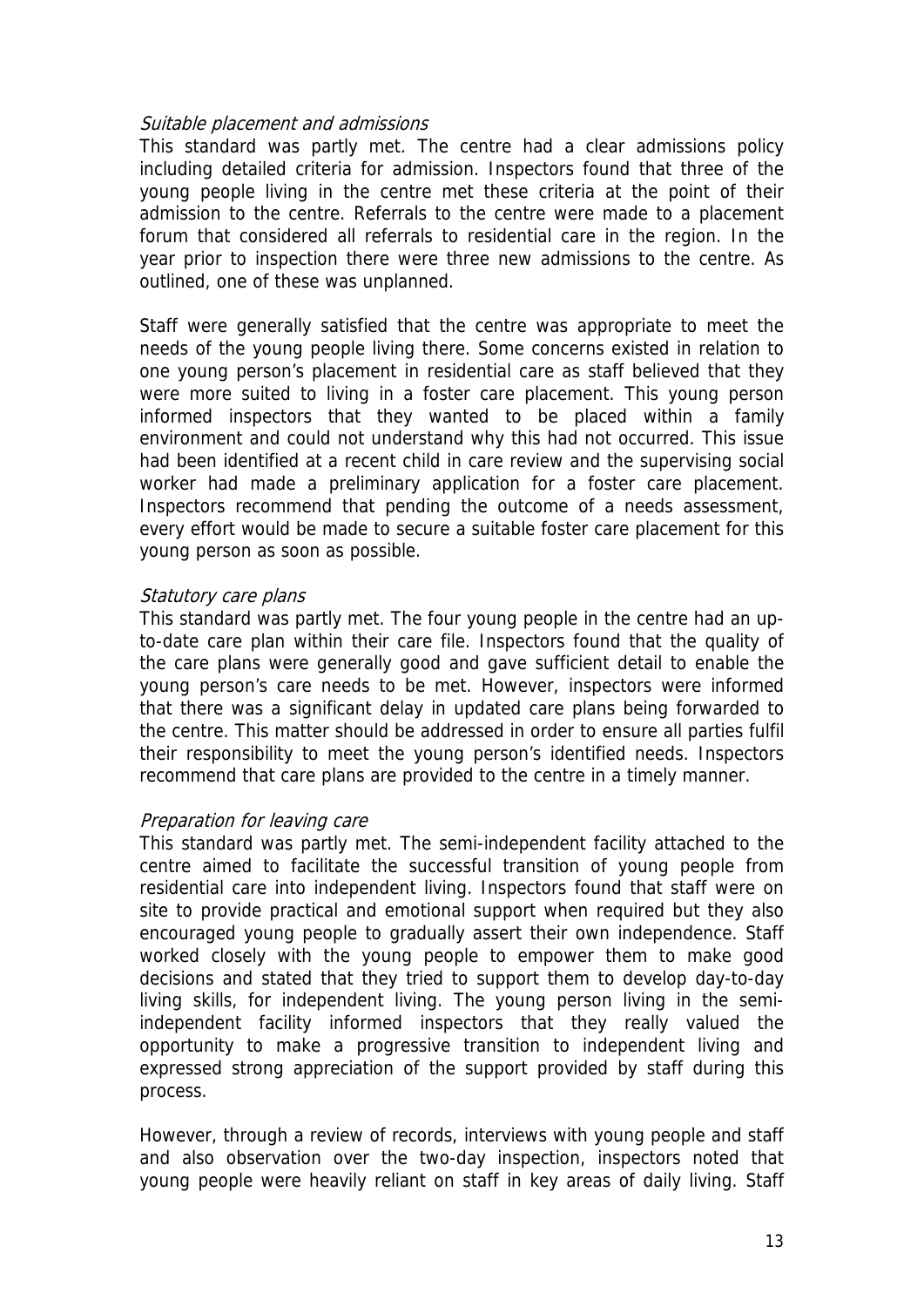tended to be very supportive, and did things for the young people rather than encouraging them to be pro-active or teaching them the necessary skills. Examples of this included the limited assistance young people were asked to provide in preparation of meals, and that staff routinely provided transport to all of the young people in semi-independent/independent living for day-to-day tasks, instead of encouraging the use of public transport where appropriate. As a result, records showed that staff were frequently driving several young people to and from work, shopping, family/friends visits and socialising. An external professional also noted this and stated that this approach sometimes gave young people unrealistic expectations when they left the centre and did not prepare them adequately to be self-sufficient. Inspectors recommend that a formal programme to promote independent living skills should be implemented in order to enhance the young people's coping skills and ability to be self-sufficient when they leave care.

## **Aftercare**

This standard was partly met. Inspectors found that staff continued to give ongoing, practical support to young people following their discharge from the centre. Two out of the three young people over the age of sixteen had an allocated aftercare worker.

One of the young people had been referred to the aftercare service and had been allocated an aftercare worker upon reaching sixteen. They spoke very highly of this support and had developed a good rapport with the individual worker. The focus of the work was on putting practical measures in place to enable the young person to live independently and to avail of supports and resources that would sustain them through further education/training. There was a written aftercare plan and this reflected a detailed needs assessment and had involved collaboration between the young person and their key supports. At the time of inspection the young person was unclear as to the availability of funding for their further education/training. External professionals strongly supported the young person's ambition to pursue further training and acknowledged that they would require formal support to achieve this. Inspectors recommend that every effort is made to facilitate this young person to avail of further training and that financial support is provided as part of an overall support package, as a matter of priority.

Inspectors had serious concern about the reluctance of the HSE to provide a full programme of aftercare support to another young person living in the centre. This young person was received into the care of the HSE six months prior to their eighteenth birthday. Inspectors were advised that in accordance with the current HSE national policy, the young person does not meet the criteria for aftercare provision. According to the National Policy and Procedure Document, Leaving and Aftercare services (2011) a young person must be in care for a minimum period of 12 consecutive months prior to their  $18<sup>th</sup>$ birthday. However, the National Standards states "Young people up to a minimum age of 21 should be supported, as they request, by the aftercare service." Whilst an aftercare worker had recently been allocated to this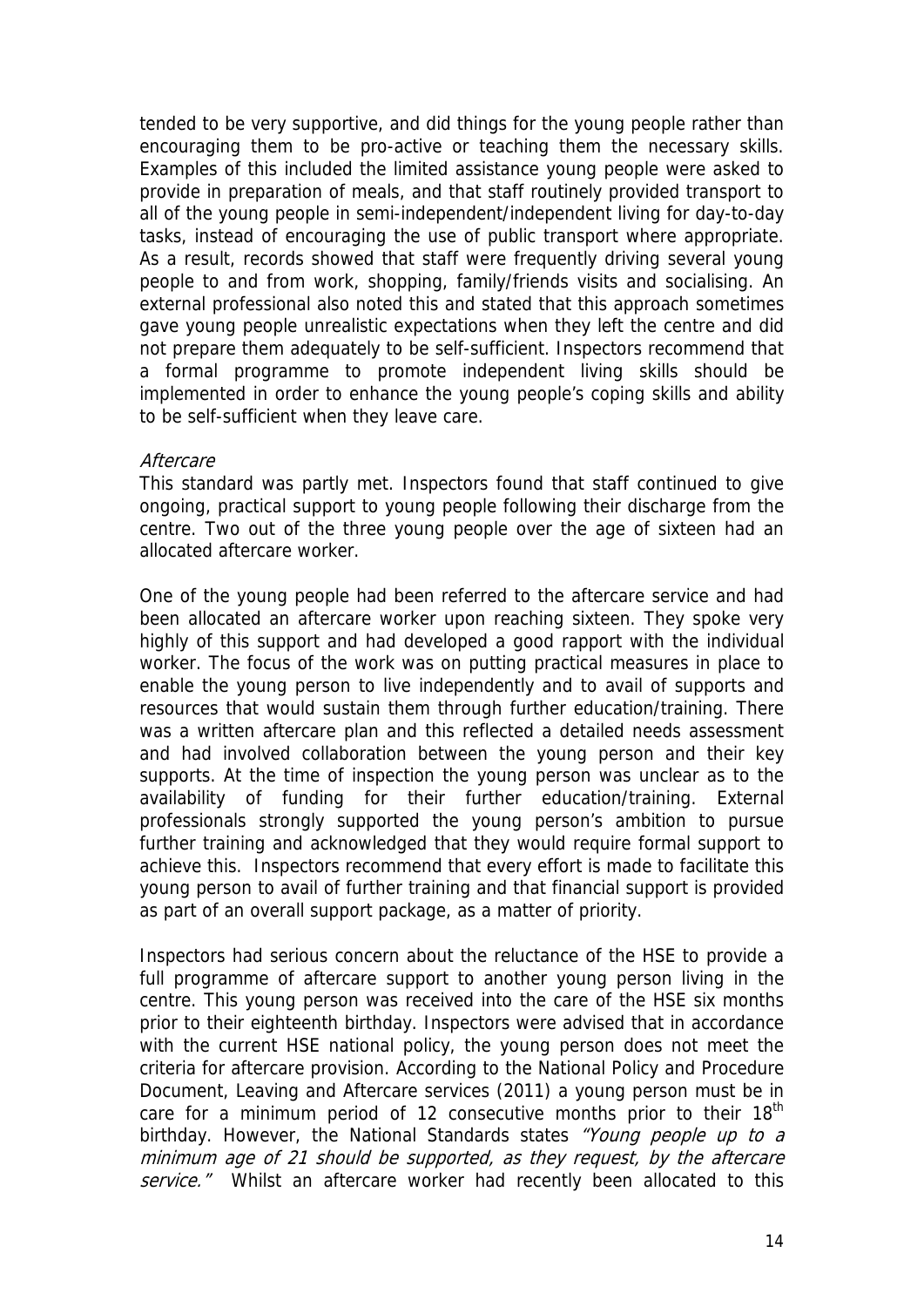young person, they had been refused financial support following completion of the Leaving Certificate in June 2012. Throughout the interview this young person repeatedly told inspectors that they were extremely worried about where they would live and how they would support themselves financially once their exams were over. In light of the high risks associated with leaving the care system when devoid of supports and given the poor further education outcomes for young people who have a history of care, everything possible should be done to ensure this young person is afforded the opportunity to pursue their wish to progress through the education system. Inspectors strongly recommend that assurance is provided to this young person as a matter of urgency that financial and emotional support will be provided to them, in line with National standards.

A third young person who was almost 17 had just been allocated an aftercare worker. Inspectors recommend that the aftercare service commence engaging with this young person and provide them with a written aftercare plan without further delay.

#### Children's case and care records

This standard was partly met. Each young person had a care file which was well structured, accessible and securely stored. However, as described previously, records were not cross referable and it was difficult to track information. Inspectors were satisfied that arrangements for archiving of records were appropriate. The files had copies of care plans, minutes of care reviews and records of direct work with young people. However, there was no record of a voluntary consent form signed by parents in the case of two young people. None of the four care files reviewed contained a social history report. Inspectors recommend these omissions are addressed as a matter of priority.

#### Managing behaviour

This standard was mostly met. Individual crisis management plans were in place for all of the young people. These identified times when the young person might display challenging behaviour and ways in which staff should respond to these. Inspectors found these to be comprehensive and reflective of the young person's individual needs. There was evidence of learning from practice and tailoring approaches to de-escalate individual's challenging behaviour.

In the year prior to inspection, staff had dealt with several types of challenging behaviour including unauthorised absence, assaultive behaviour, risk-taking behaviour and drug and alcohol misuse. There was evidence of ongoing review following these incidents to ensure the behaviours were managed effectively and risks to the young people were reduced.

The centre held a record of all sanctions as required by the standards. A review of centre records showed that in some instances sanctions were not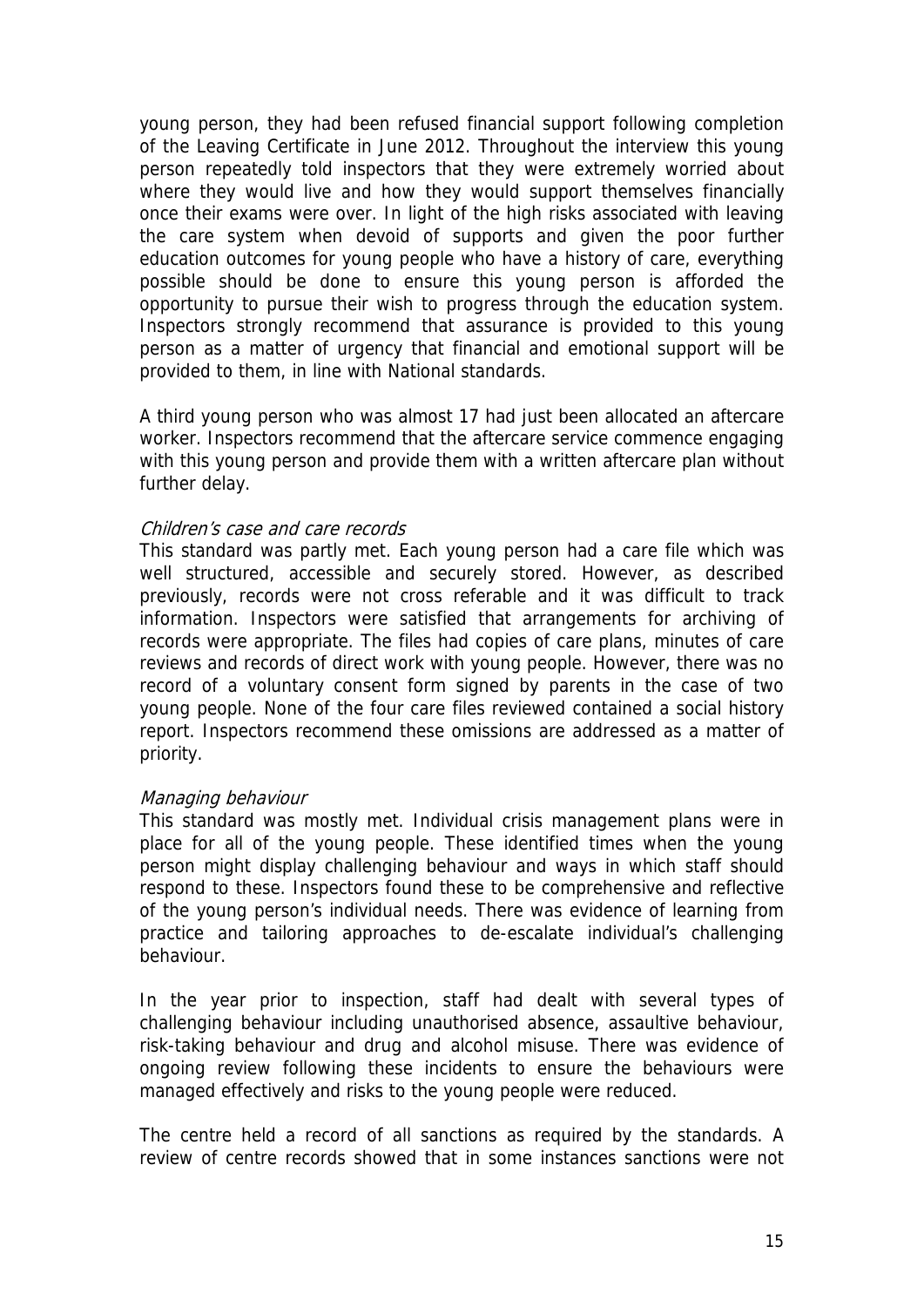applied evenly across the board. Inspectors recommend that sanctions are proportionate and that sanctions are applied evenly to all young people.

### Restraint

This standard was partly met. The centre register showed no incidences of physical restraint in the year prior to inspection. The Centre Manager emphasised that the primary approach was to use negotiation and discussion to diffuse incidents. The centre adhered to the HSE adopted Therapeutic Crisis Intervention method of managing challenging behaviour and all staff were up to date in their training. However, the Centre Manager was not confident that staff could hold a particular young person to restrict their movement in order to prevent serious harm, if required for safety reasons. Inspectors recommend a risk assessment be carried out in relation to this.

### Absence without authority

This standard was mostly met. The centre had a clear system for reporting and recording when the young people were absent from the centre without permission and their whereabouts were unknown.

In the year prior to inspection, young people were absent without permission on 12 occasions. All of these absences triggered the relevant procedures within the joint Garda and HSE protocol, *'Missing from Care, a joint protocol* between the Garda Siochána and the HSE' and the Centre Manager met frequently with local Gardaí regarding these cases.

Inspectors found centre staff notified all relevant parties in an efficient manner and made concerted efforts to maintain contact with the young people in their absence. However, young people were engaging in risk-taking behaviours whilst absent without permission and inspectors recommend staff continue to be relentless in their efforts to reduce incidents of absence without authority.

### Safeguarding and Child Protection

This standard was partly met. Inspectors found staff were clear in relation to the fundamental principles of safeguarding and were able to give practical examples of how this applied to everyday life within the centre. The young people interviewed said they felt safe and well cared for in the centre. They identified key external professionals and centre staff that they could talk to if they had any concerns.

In the year prior to inspection the centre did not notify any child protection concerns to the relevant social work departments, despite the fact that there were some incidents of a child protection nature relating to individual young people. Inspectors reviewed centre records and these showed there had been several incidents that should have been notified as a child protection concern that were wrongly categorised as significant events. These had been brought to a satisfactory conclusion but inspectors were concerned that where concerns were wrongly classified, the appropriate actions might not occur.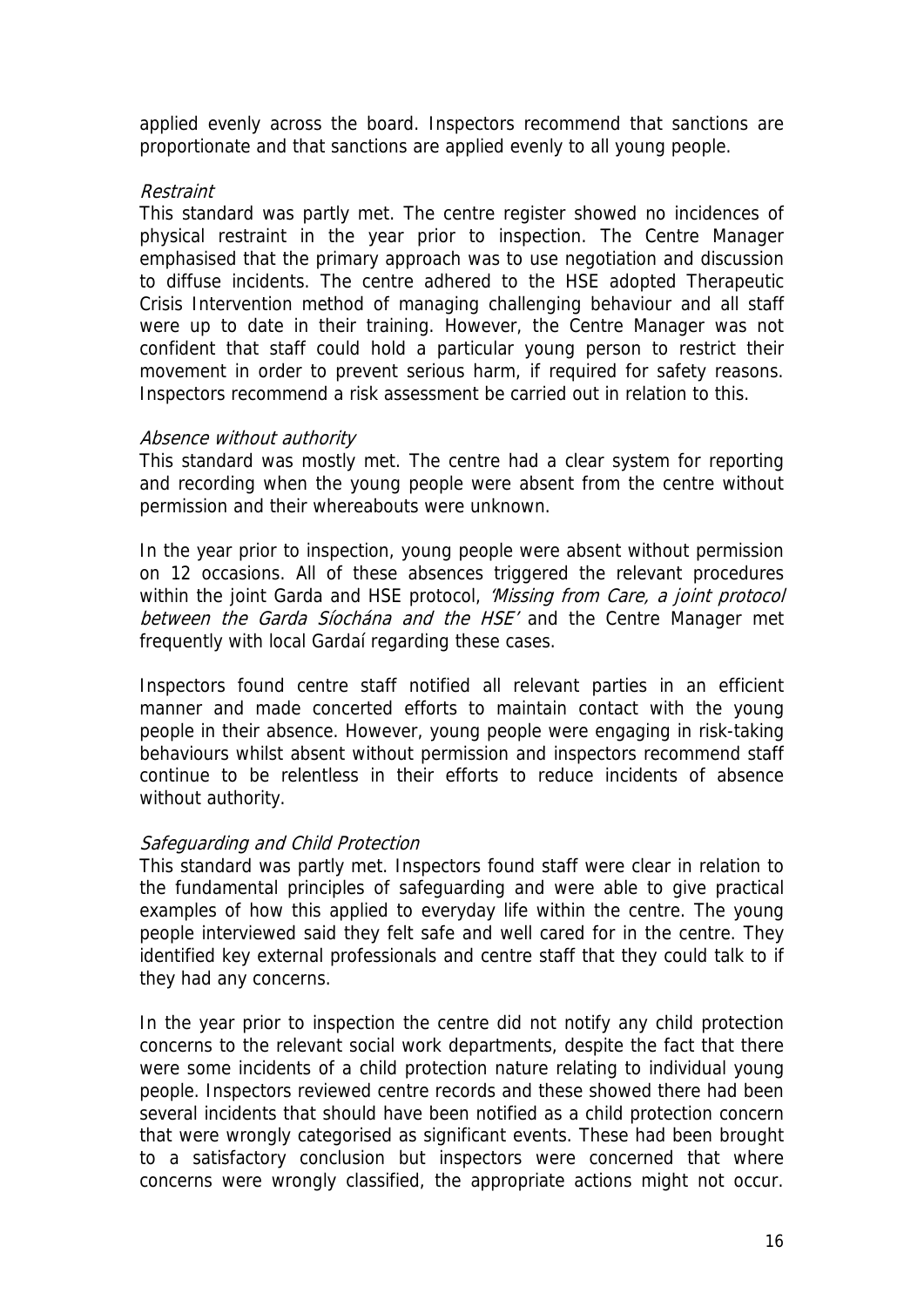This was a significant risk. Inspectors also found that actions were not always satisfactorily recorded but the Centre Manager was aware of the outcomes of each significant event notification/child protection concern.

Inspectors found evidence of some child protection concerns that were not notified to social workers at all. This often related to information that was perceived to be known to other professionals or was not risk-rated by staff.

Inspectors recommend a review of all serious incidents in the 12 months prior to inspection to ensure all child protection concerns were classified correctly and notified to the relevant social work department in accordance with Children First Guidance.

### Education

This standard was partly met. Two of the young people in the centre were attending school. Staff actively encouraged participation in education and placed a value on the role of education in improving outcomes for the young people. Inspectors observed staff being supportive of the young people's efforts and providing practical support with homework. However, one young person had not been in education/training for five months. Efforts had been made to encourage their participation in alternative programmes but they were reluctant to engage. Another young person had been engaged in training but was waiting to be allocated a place on a new course at the time of inspection. They were engaged in part-time work in the interim period. Inspectors recommend that the centre renew efforts to encourage the young person identified to engage in education/training.

### Fire Safety

This standard was partly met. The centre had confirmation from a qualified architect that all statutory requirements relating to fire safety and building control had been complied with. The centre had a certificate confirming that the annual check of fire fighting equipment took place in November 2011.

Through interviews and review of documentation, inspectors found staff were not completing visual and test checks of lighting, alarms, fire doors and fire fighting equipment. Inspectors were concerned about the consequences of unchecked systems and equipment. All staff required updated fire training. Weekly checks should be clearly recorded and any faults reported immediately. Four fire drills were carried out in 2011 and 2012 (August, November, April and May). However, no young people participated in the fire drill in August 2011. It is imperative that regular drills are carried out at different times in order to test the ability to evacuate all young people and staff members. Inspectors also noted there was a deficit in the information recorded in relation to drills. In two instances there was no detail regarding who successfully evacuated. Inspectors recommend that:

• regular visual checks of lighting, alarms, fire doors and fire fighting equipment are carried out as a matter of priority in accordance with legislation.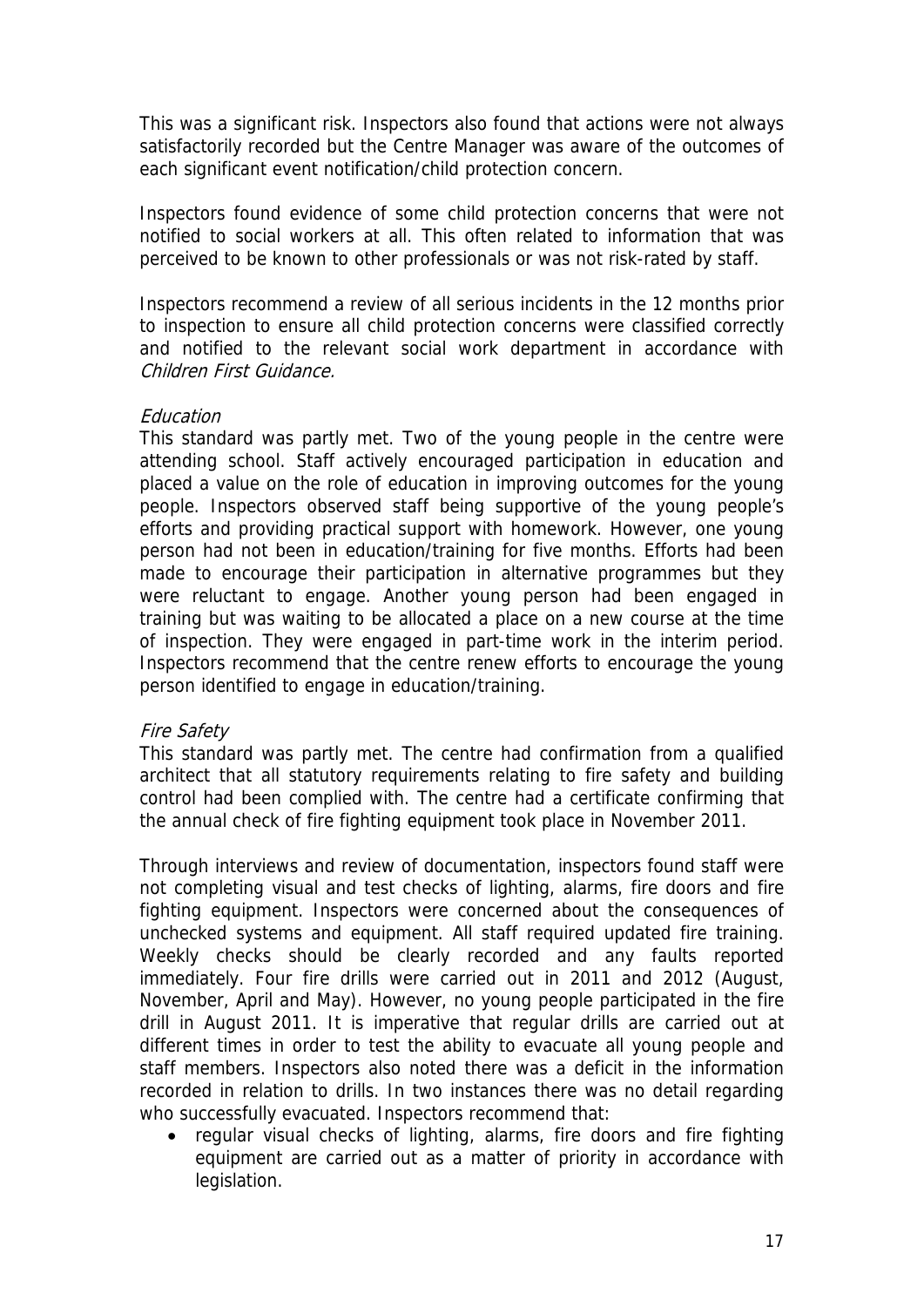- fire drills are carried out at frequent and varied intervals and are recorded in sufficient detail.
- Fire safety training is provided to all staff as a matter of priority.

## **Practices that did not meet the required standard**

There were no practices that did not meet the required standard.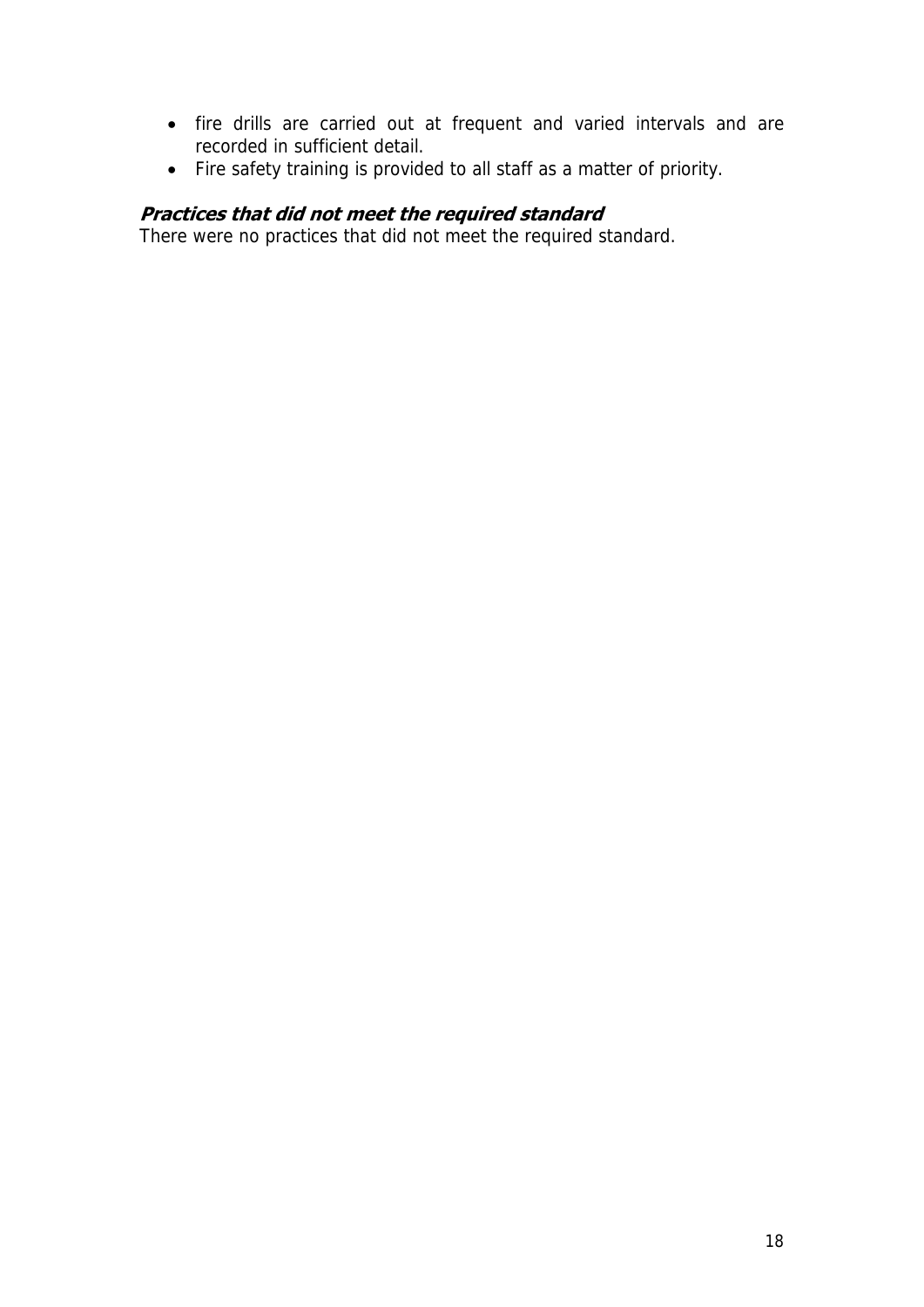## **3. Findings**

## **1. Purpose and function**

## **Standard**

**The centre has a written statement of purpose and function that accurately describes what the centre sets out to do for children and the manner in which care is provided. The statement is available, accessible and understood.** 

|                         | <b>Practice met</b> | <b>Practice partly met</b> | <b>Practice did not</b> |
|-------------------------|---------------------|----------------------------|-------------------------|
|                         | the required        | the required               | meet the required       |
|                         | standard            | standard                   | standard                |
| Purpose and<br>function |                     |                            |                         |

## **Recommendation:**

- 1. The HSE (WA) should ensure that any significant change to the purpose and function of the centre:
	- takes account of the needs of the young people currently living in the centre
	- is on a planned basis
	- is carried out within an appropriate timeframe
	- is communicated to all relevant stakeholders
	- and allows for ongoing training of staff to meet the needs of a changing cohort of young people.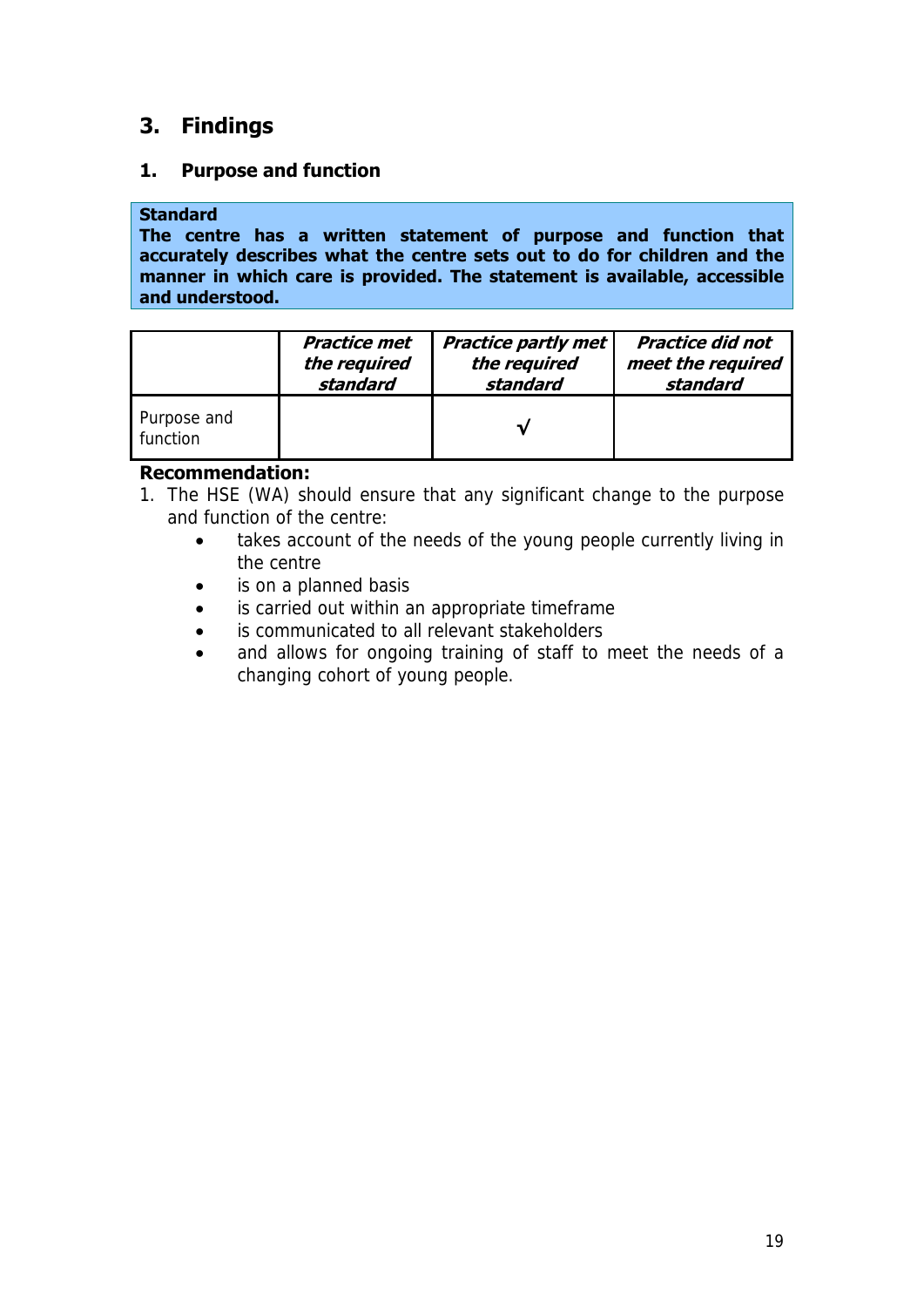## **2. Management and staffing**

### **Standard**

**The centre is effectively managed, and staff are organised to deliver the best possible care and protection for children. There are appropriate external management and monitoring arrangements in place.** 

|                                       | <b>Practice met</b><br>the required<br>standard | <b>Practice partly</b><br>met the required<br>standard | <b>Practice did not</b><br>meet the required<br>standard |
|---------------------------------------|-------------------------------------------------|--------------------------------------------------------|----------------------------------------------------------|
| Management                            |                                                 |                                                        |                                                          |
| Register                              |                                                 |                                                        |                                                          |
| Notification of<br>significant events |                                                 |                                                        |                                                          |
| Staffing<br>(including vetting)       |                                                 |                                                        |                                                          |
| Supervision and<br>support            |                                                 |                                                        |                                                          |
| Training and<br>development           |                                                 |                                                        |                                                          |
| Administrative files                  |                                                 |                                                        |                                                          |

## **Recommendations:**

- **2.** The HSE (WA) should ensure that the centre undertakes a thorough review of the system of quality assurance, particularly with regard to the classification of child protection concerns and significant events and the recording of complaints.
- **3.** The HSE (WA) should satisfy itself that all serious events that arose over the 12 months prior to inspection were classified correctly and notified to relevant social work departments in accordance with Children First Guidance.
- **4.** The HSE (WA) should ensure that any deficiencies in the vetting of staff are addressed and that this is reflected on centre files.
- **5.** The HSE (WA) should ensure that any issues relating to the staff roster are resolved as a matter of urgency in order to ensure the care of young people is not affected and to avoid disruption of the staff team.
- **6.** The HSE (WA) should ensure that the Centre Manager receives formal supervision in line with HSE policy.
- **7.** The HSE (WA) should ensure a system is put in place to facilitate attendance at team meetings.
- **8.** The HSE (WA) should provide training in first aid, fire safety and responding to self-harm, to all staff as a matter of priority.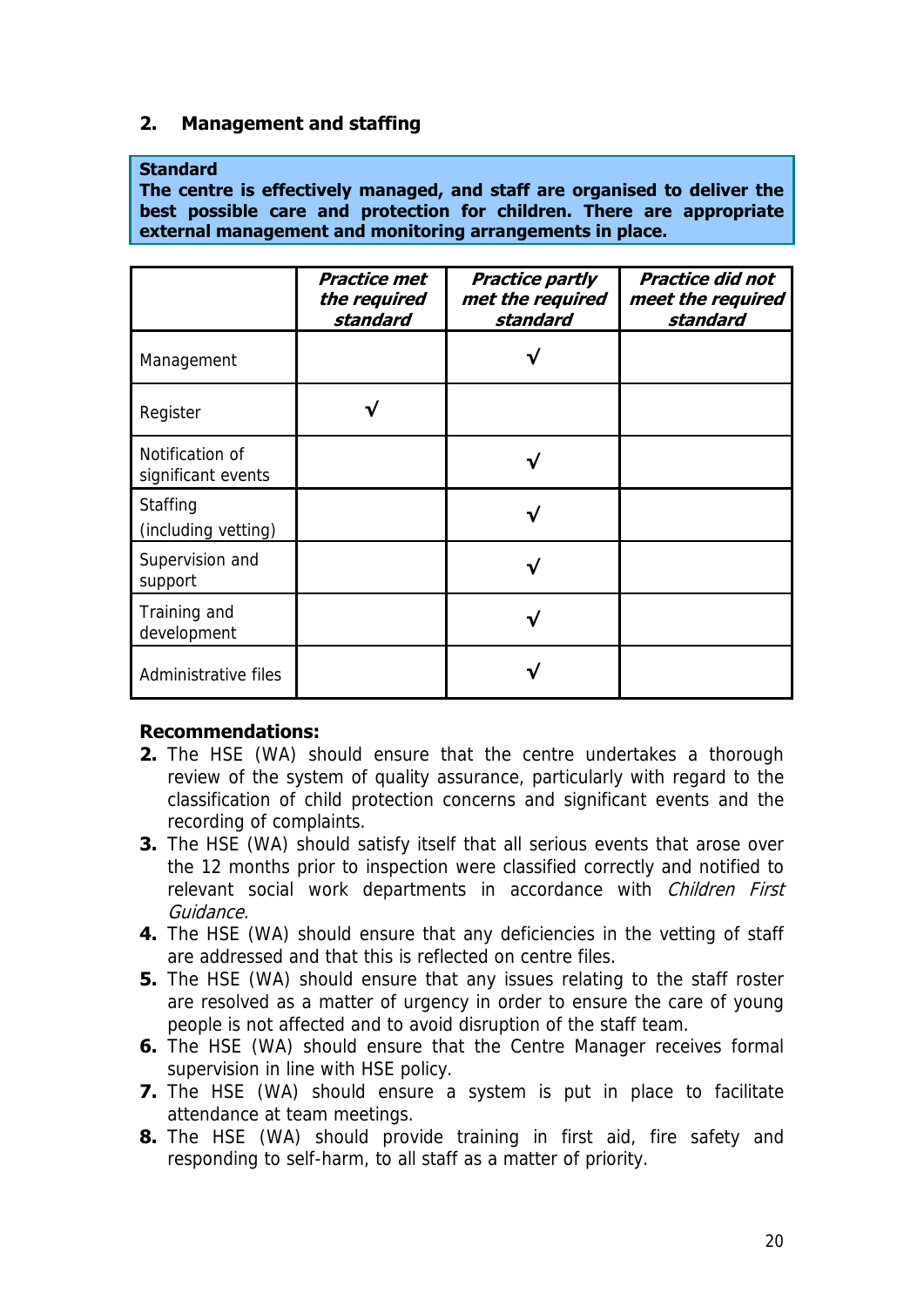**9.** The HSE (WA) should ensure detailed and methodical recording in order to facilitate effective management and clear communication across the staff team.

## **3. Monitoring**

### **Standard**

**The HSE, for the purposes of satisfying itself that the Child Care Regulations 5-16 are being complied with, shall ensure that adequate arrangements are in place to enable an authorised person, on behalf of the HSE to monitor statutory and non-statutory children's residential centres.** 

|            | Practice met | <b>Practice partly</b> | <b>Practice did not</b> |
|------------|--------------|------------------------|-------------------------|
|            | the required | met the required       | meet the required       |
|            | standard     | standard               | standard                |
| Monitoring |              |                        |                         |

## **4. Children's rights**

#### **Standard**

**The rights of children are reflected in all centre policies and care practices. Children and their parents are informed of their rights by supervising Social Workers and centre staff.** 

|                          | <b>Practice met</b><br>the required<br>standard | <b>Practice partly</b><br>met the required<br>standard | <b>Practice did not</b><br>meet the required<br>standard |
|--------------------------|-------------------------------------------------|--------------------------------------------------------|----------------------------------------------------------|
| Consultation             |                                                 |                                                        |                                                          |
| Complaints               |                                                 |                                                        |                                                          |
| Access to<br>information |                                                 |                                                        |                                                          |

## **Recommendations:**

- **10.** The HSE (WA) should ensure a formal consultation process for young people is implemented.
- 11. The HSE (WA) should ensure that all complaints made by the young people, written or verbally, are treated equally and in accordance with HSE policy.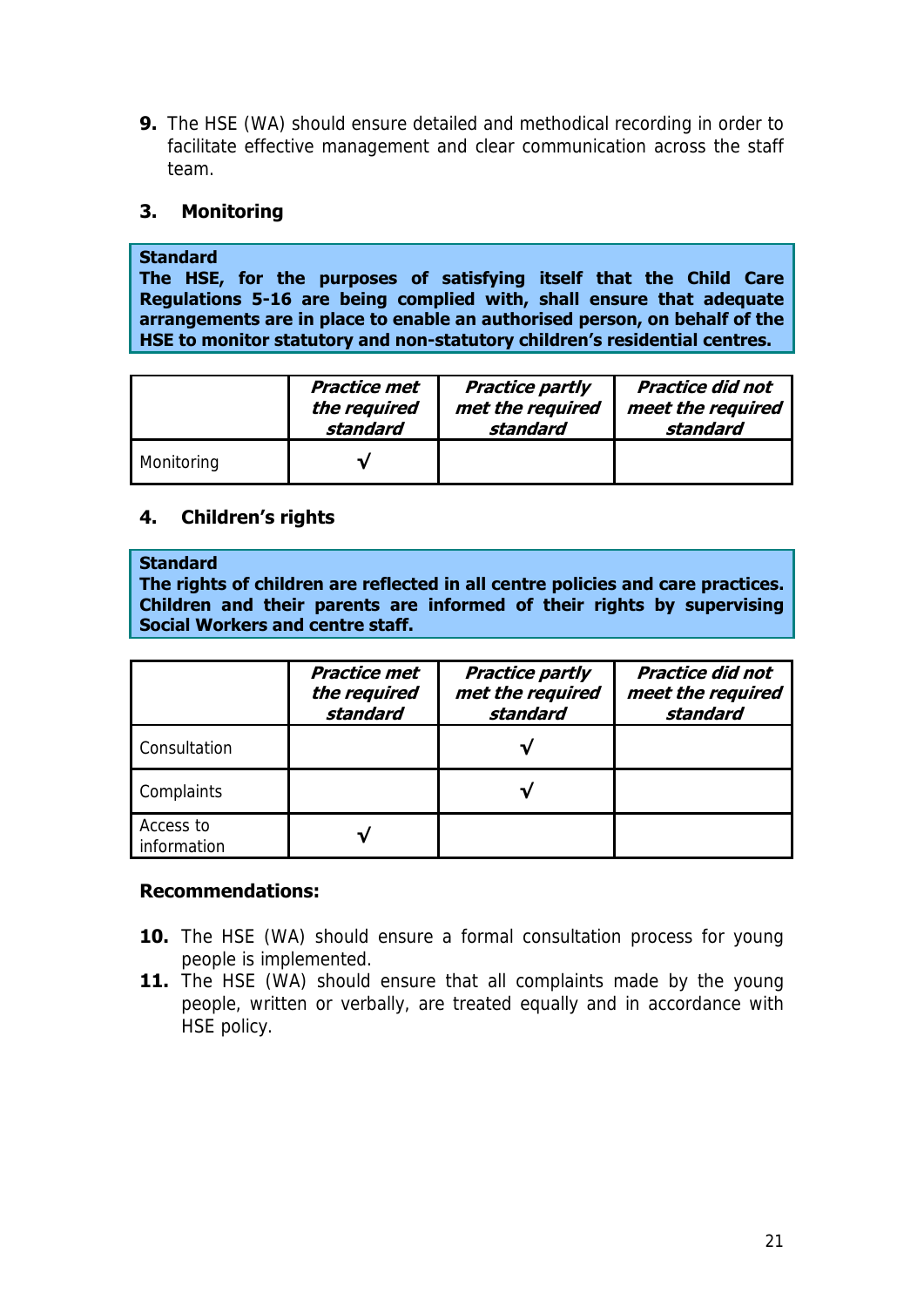## **5. Planning for young people and young people**

### **Standard**

**There is a statutory written care plan developed in consultation with parents and children that is subject to regular review. The plan states the aims and objectives of the placement, promotes the welfare, education, interests and health needs of children and addresses their emotional and psychological needs. It stresses and outlines practical contact with families and, where appropriate, preparation for leaving care.** 

|                                                | <b>Practice met</b><br>the required<br>standard | <b>Practice partly met</b><br>the required<br>standard | <b>Practice did not</b><br>meet the required<br>standard |
|------------------------------------------------|-------------------------------------------------|--------------------------------------------------------|----------------------------------------------------------|
| Suitable placements<br>and admissions          |                                                 |                                                        |                                                          |
| Statutory care<br>planning                     |                                                 |                                                        |                                                          |
| Statutory care<br>reviews                      | √                                               |                                                        |                                                          |
| Contact with<br>families                       |                                                 |                                                        |                                                          |
| Supervision and<br>visiting of young<br>people | √                                               |                                                        |                                                          |
| Social work role                               | √                                               |                                                        |                                                          |
| Emotional and<br>specialist support            |                                                 |                                                        |                                                          |
| Preparation for<br>leaving care                |                                                 |                                                        |                                                          |
| Discharges                                     |                                                 |                                                        |                                                          |
| Aftercare                                      |                                                 | $\checkmark$                                           |                                                          |
| Young people's<br>care records                 |                                                 |                                                        |                                                          |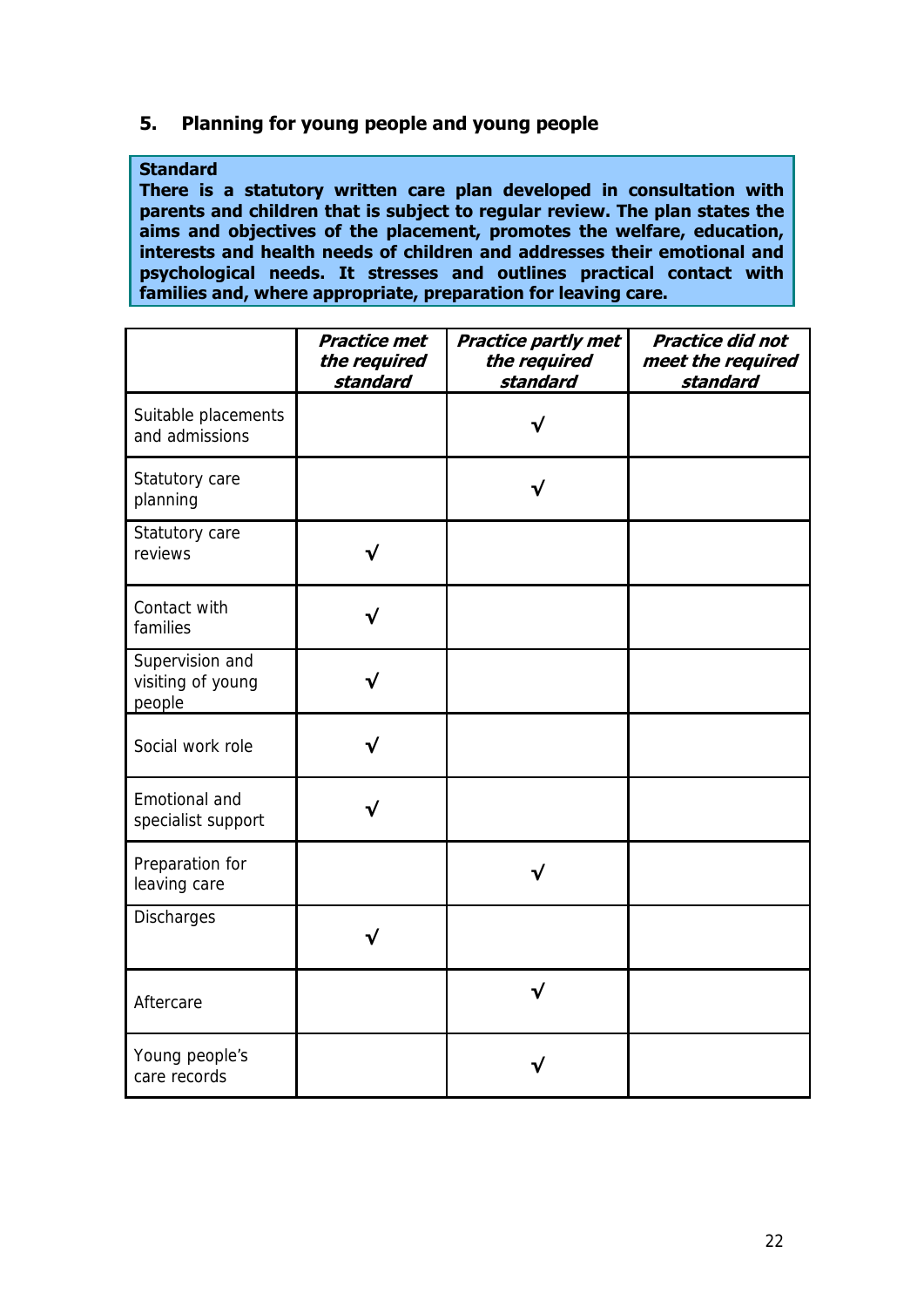## **Recommendations:**

- **12.** The HSE (WA) should ensure that pending the outcome of a needs assessment every effort is made to secure a suitable foster care placement for one young person.
- **13.** The HSE (WA) should ensure that care plans are provided to the centre in a timely manner.
- **14.** The HSE (WA) should ensure a formal programme to promote independent living skills is implemented.
- **15.** The HSE (WA) should ensure that every effort is made to facilitate the two young people identified to pursue further training/education and financial support is provided as a matter of priority.
- **16.** The HSE (WA) should provide assurance to the young person identified that financial and emotional support will be provided to them, in keeping with National standards. This should occur as a matter of urgency.
- **17.** The HSE (WA) should ensure that aftercare services commence engaging with the young person identified and they are provided with a written aftercare plan.
- **18.** The HSE (WA) should ensure that care files contain all relevant documentation required by regulation.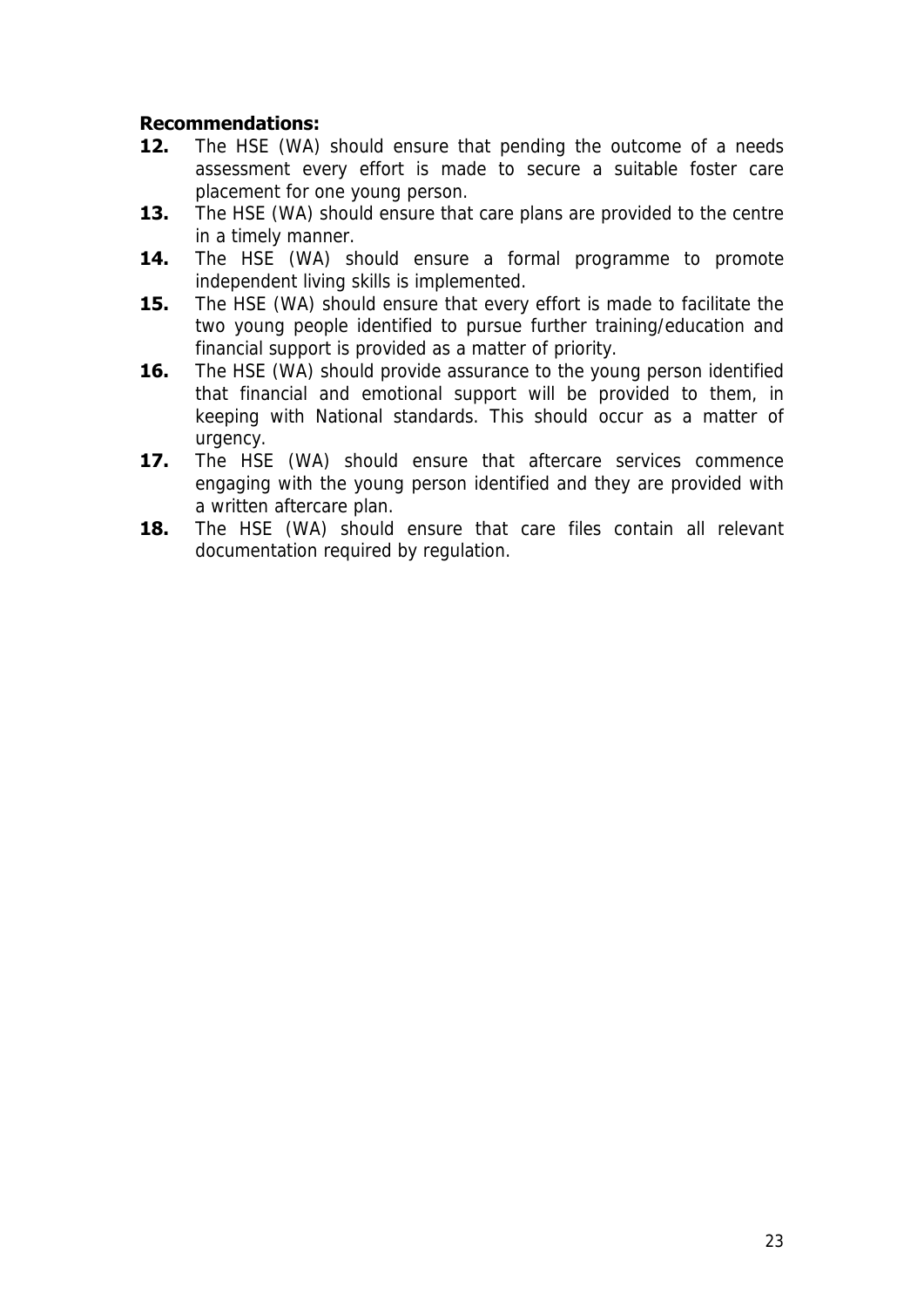## **6. Care of young people**

### **Standard**

**Staff relate to children in an open, positive and respectful manner. Care practices take account of the children's individual needs and respect their social, cultural, religious and ethnic identity. Children have similar opportunities to develop talents and pursue interests. Staff interventions show an awareness of the impact on children of separation and loss and, where applicable, of neglect and abuse.** 

|                                                      | <b>Practice met</b><br>the required<br>standard | <b>Practice partly</b><br>met the required<br>standard | <b>Practice did not</b><br>meet the required<br>standard |
|------------------------------------------------------|-------------------------------------------------|--------------------------------------------------------|----------------------------------------------------------|
| Individual care in<br>group living                   | √                                               |                                                        |                                                          |
| Provision of food<br>and cooking<br>facilities       |                                                 |                                                        |                                                          |
| Race, culture,<br>religion, gender<br>and disability |                                                 |                                                        |                                                          |
| Managing<br>behaviour                                |                                                 |                                                        |                                                          |
| Restraint                                            |                                                 |                                                        |                                                          |
| Absence without<br>authority                         |                                                 |                                                        |                                                          |

### **Recommendations:**

- 19. The HSE (WA) should ensure that sanctions are proportionate and are applied evenly.
- **20.** The HSE (WA) should ensure a risk assessment is carried out in relation to the centre's ability to hold a young person if required for safety reasons.
- **21.** The HSE (WA) should ensure staff continue to be relentless in their efforts to reduce incidents of absence without authority.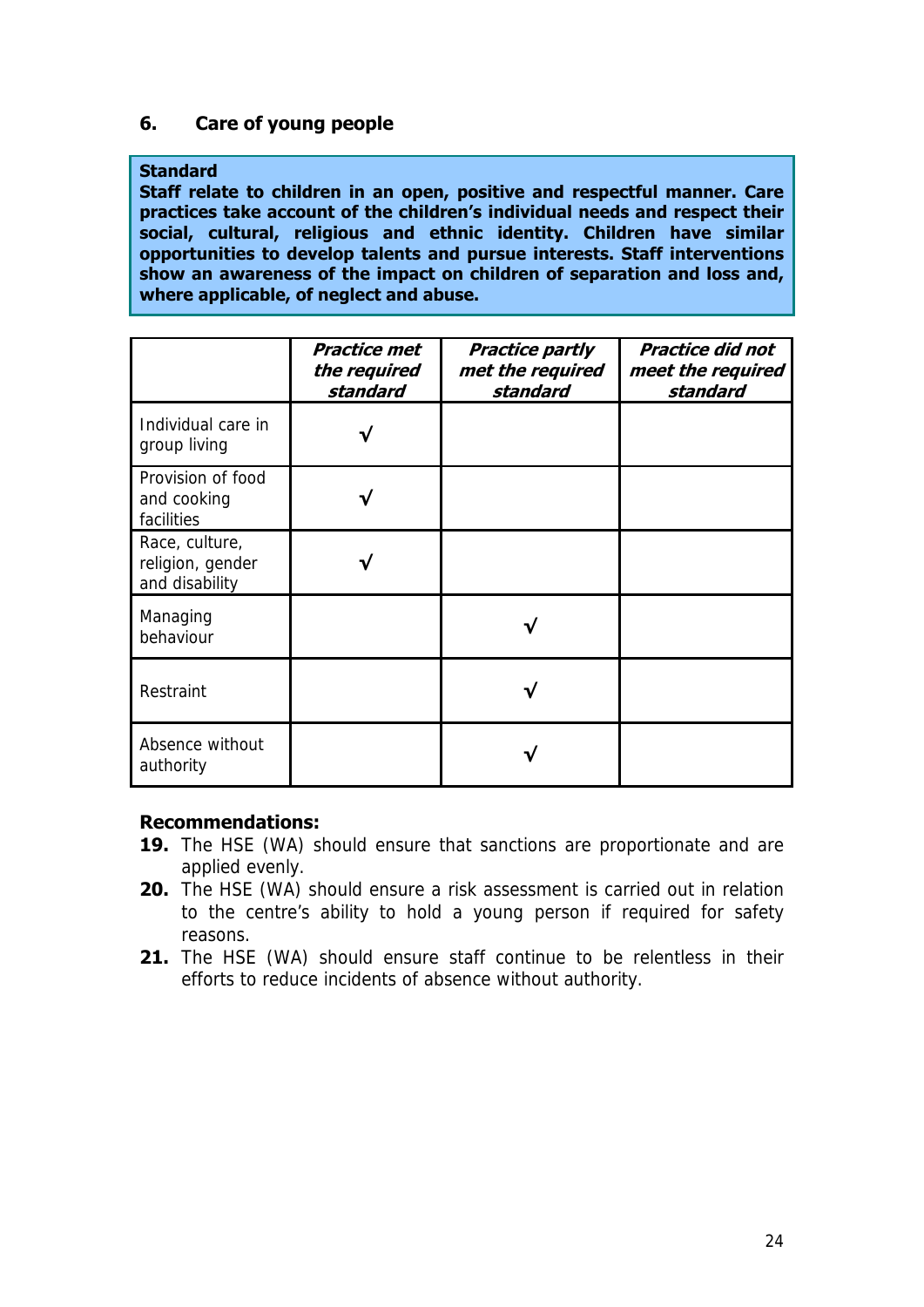## **7. Safeguarding and Child Protection**

### **Standard**

**Attention is paid to keeping children in the centre safe, through conscious steps designed to ensure a regime and ethos that promotes a culture of openness and accountability.** 

|                                      | Practice met | <b>Practice partly</b> | <b>Practice did not</b> |
|--------------------------------------|--------------|------------------------|-------------------------|
|                                      | the required | met the required       | meet the required       |
|                                      | standard     | standard               | standard                |
| Safeguarding and<br>Child protection |              |                        |                         |

## **Recommendations:**

**22.** The HSE (WA) should undertake a review of all serious incidents in the 12 months prior to inspection to ensure all child protection concerns were classified correctly and notified to the relevant social work department in accordance with *Children First Guidance.* 

## **8. Education**

### **Standard**

**All children have a right to education. Supervising Social Workers and centre management ensure each young person in the centre has access to appropriate educational facilities.** 

|           | <b>Practice met</b> | <b>Practice partly</b> | <b>Practice did not</b> |
|-----------|---------------------|------------------------|-------------------------|
|           | the required        | met the required       | meet the required       |
|           | standard            | standard               | standard                |
| Education |                     |                        |                         |

## **Recommendation:**

**23.** The HSE (WA) should ensure that the centre renew efforts to encourage the young person identified to engage in education/training.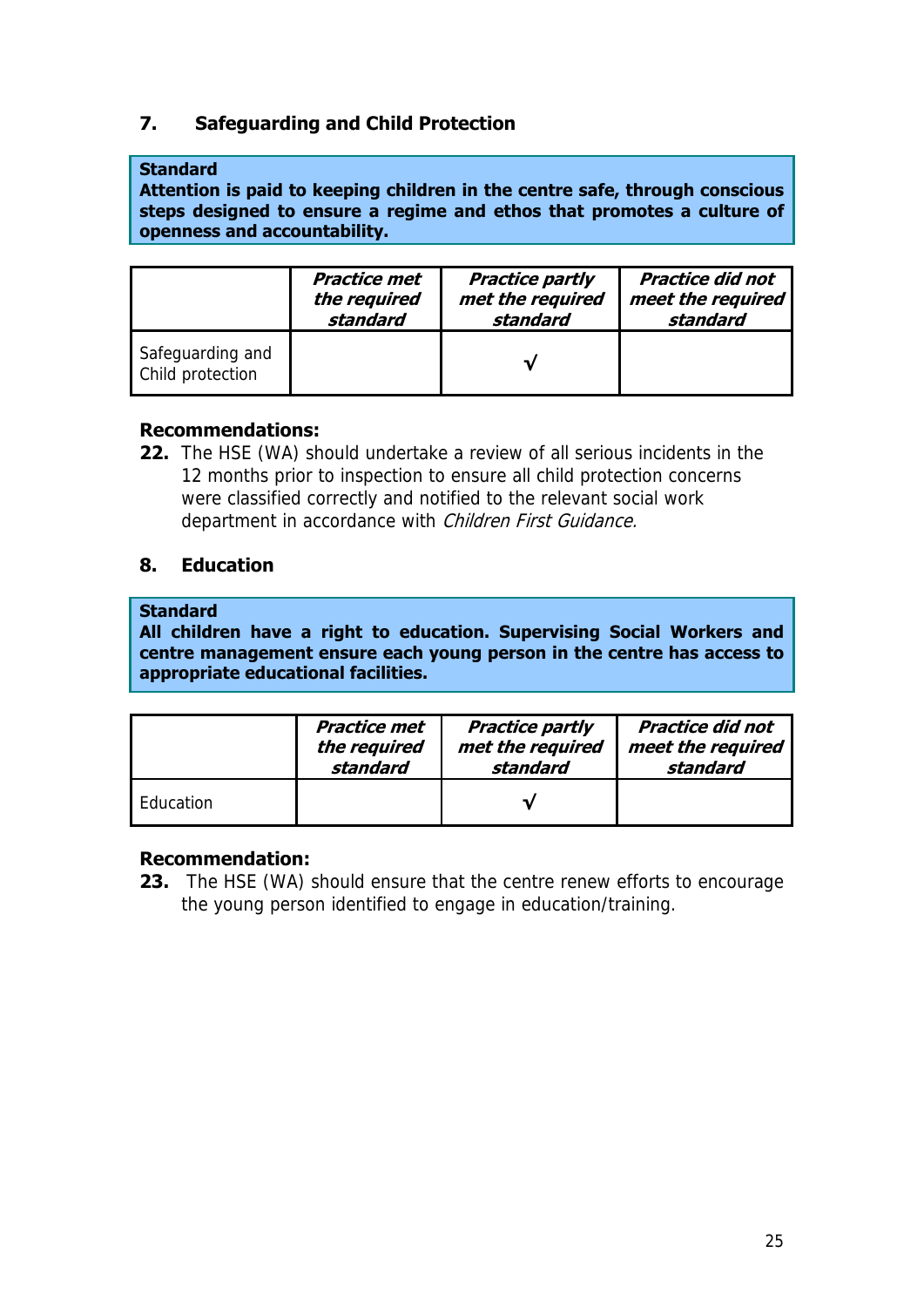## **9. Health**

### **Standard**

**The health needs of the children are assessed and met. They are given information and support to make age appropriate choices in relation to their health.** 

|        | Practice met | <b>Practice partly</b> | <b>Practice did not</b> |
|--------|--------------|------------------------|-------------------------|
|        | the required | met the required       | meet the required       |
|        | standard     | standard               | standard                |
| Health |              |                        |                         |

## **10. Premises and Safety**

## **Standard**

**The premises are suitable for the residential care of the children and their use is in keeping with their stated purpose. The centre has adequate arrangements to guard against the risk of fire and other hazards in accordance with Articles 12 & 13 of the Child Care Regulations, 1995.** 

|                            | <b>Practice met</b><br>the required<br>standard | <b>Practice partly</b><br>met the required<br>standard | <b>Practice did not</b><br>meet the required<br>standard |
|----------------------------|-------------------------------------------------|--------------------------------------------------------|----------------------------------------------------------|
| Accommodation              |                                                 |                                                        |                                                          |
| Maintenance and<br>repairs |                                                 |                                                        |                                                          |
| Safety                     |                                                 |                                                        |                                                          |
| Fire safety                |                                                 |                                                        |                                                          |

## **Recommendation:**

**24**. The HSE (WA) should ensure:

- that the centre conducts regular visual checks of lighting, alarms, fire doors and fire fighting equipment as a matter of priority in accordance with legislation.
- fire drills are carried out at frequent and varied intervals and are recorded in sufficient detail.
- fire safety training is provided to all staff as a matter of urgency.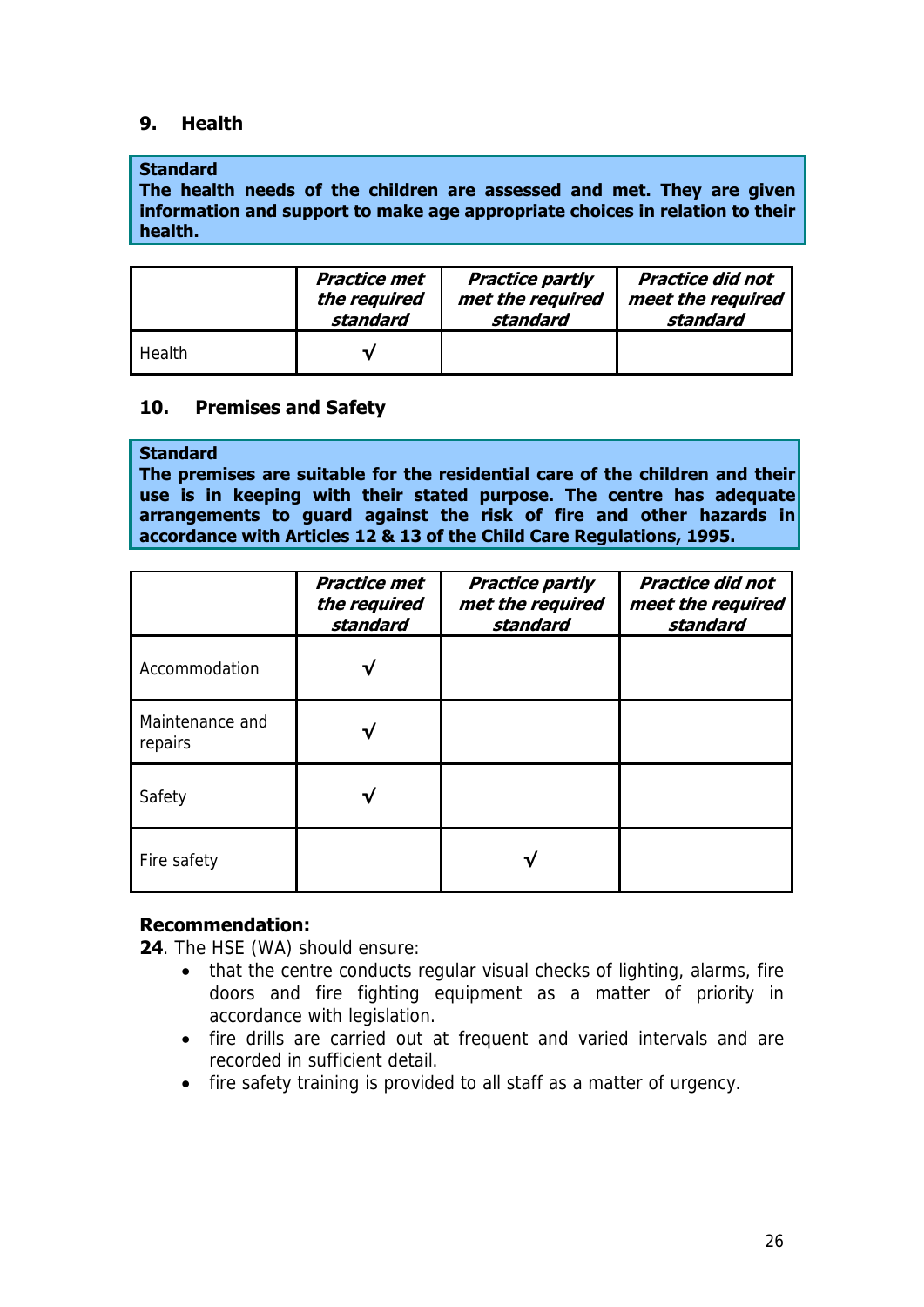## **4. Summary of Recommendations:**

- **1.** The HSE (WA) should ensure that any significant change to the purpose and function of the centre:
	- takes account of the needs of the young people currently living in the centre
	- is on a planned basis
	- is carried out within an appropriate timeframe
	- is communicated to all relevant stakeholders
	- and allows for ongoing training of staff to meet the needs of a changing cohort of young people.
- **2.** The HSE (WA) should ensure that the centre undertakes a thorough review of the system of quality assurance, particularly with regard to the classification of child protection concerns, significant events and the recording of complaints.
- **3.** The HSE (WA) should satisfy itself that all serious events that arose over the 12 months prior to inspection were classified correctly and notified to relevant social work departments in accordance with Children First Guidance.
- **4.** The HSE (WA) should ensure that any deficiencies in the vetting of staff are addressed and that this is reflected on centre files.
- **5.** The HSE (WA) should ensure that any issues relating to the staff roster are resolved as a matter of urgency in order to ensure the care of young people is not affected and to avoid disruption of the staff team.
- **6.** The HSE (WA) should ensure that the Centre Manager receives formal supervision in line with HSE policy.
- **7.** The HSE (WA) should ensure a system is put in place to facilitate attendance at team meetings.
- **8.** The HSE (WA) should provide training in first aid, fire safety and responding to self-harm, to all staff as a matter of priority.
- **9.** The HSE (WA) should ensure detailed and methodical recording in order to facilitate effective management and clear communication across the staff team.
- **10.** The HSE (WA) should ensure a formal consultation process for young people is implemented.
- **11.** The HSE (WA) should ensure that all complaints made by the young people, written or verbally, are treated equally and in accordance with HSE policy.
- **12.** The HSE (WA) should ensure that pending the outcome of a needs assessment every effort is made to secure a suitable foster care placement for one young person.
- **13.** The HSE (WA) should ensure that care plans are provided to the centre in a timely manner.
- **14.** The HSE (WA) should ensure a formal programme to promote independent living skills is implemented.
- **15.** The HSE (WA) should ensure that every effort is made to facilitate the two young people identified to pursue further training/education and financial support is provided as a matter of priority.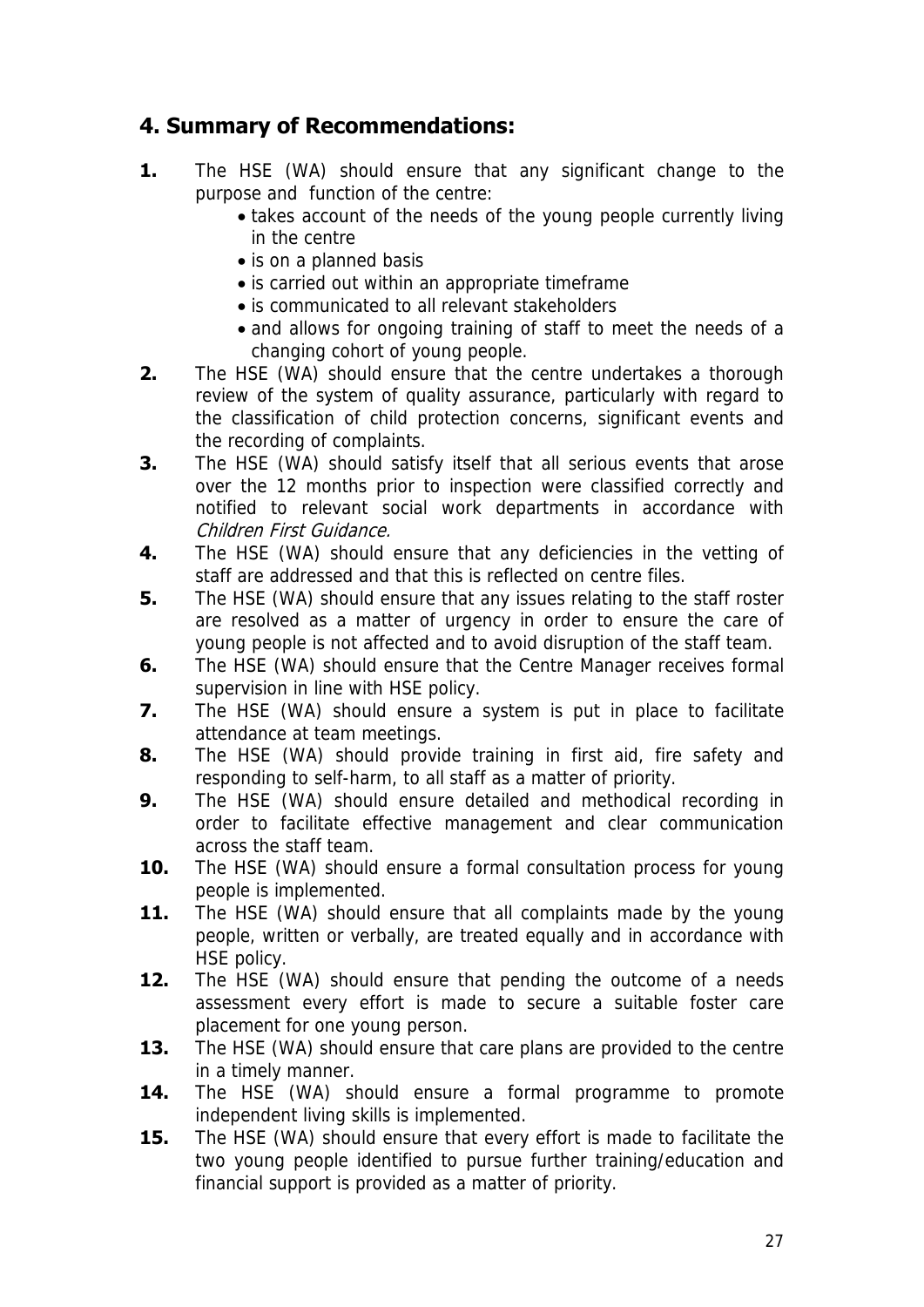- **16.** The HSE (WA) should provide assurance to the young person identified that financial and emotional support will be provided to them, in keeping with National standards. This should occur as a matter of urgency.
- **17.** The HSE (WA) should ensure that aftercare services commence engaging with the young person identified and they are provided with a written aftercare plan.
- **18.** The HSE (WA) should ensure that care files contain all relevant documentation required by regulation.
- **19.** The HSE (WA) should ensure that sanctions are proportionate and are applied evenly.
- **20.** The HSE (WA) should ensure a risk assessment is carried out in relation to the centre's ability to hold a young person if required for safety reasons.
- **21.** The HSE (WA) should ensure staff continue to be relentless in their efforts to reduce incidents of absence without authority.
- **22.** The HSE (WA) should undertake a review of all serious incidents in the 12 months prior to inspection to ensure all child protection concerns were classified correctly and notified to the relevant social work department in accordance with Children First Guidance.
- **23.** The HSE (WA) should ensure that the centre renew efforts to encourage the young person identified to engage in education/training.
- **24.** The HSE (WA) should ensure:
	- That the centre conducts regular visual checks of lighting, alarms, fire doors and fire fighting equipment as a matter of priority in accordance with legislation.
	- fire drills are carried out at frequent and varied intervals and are recorded in sufficient detail.
	- fire safety training is provided to all staff as a matter of urgency.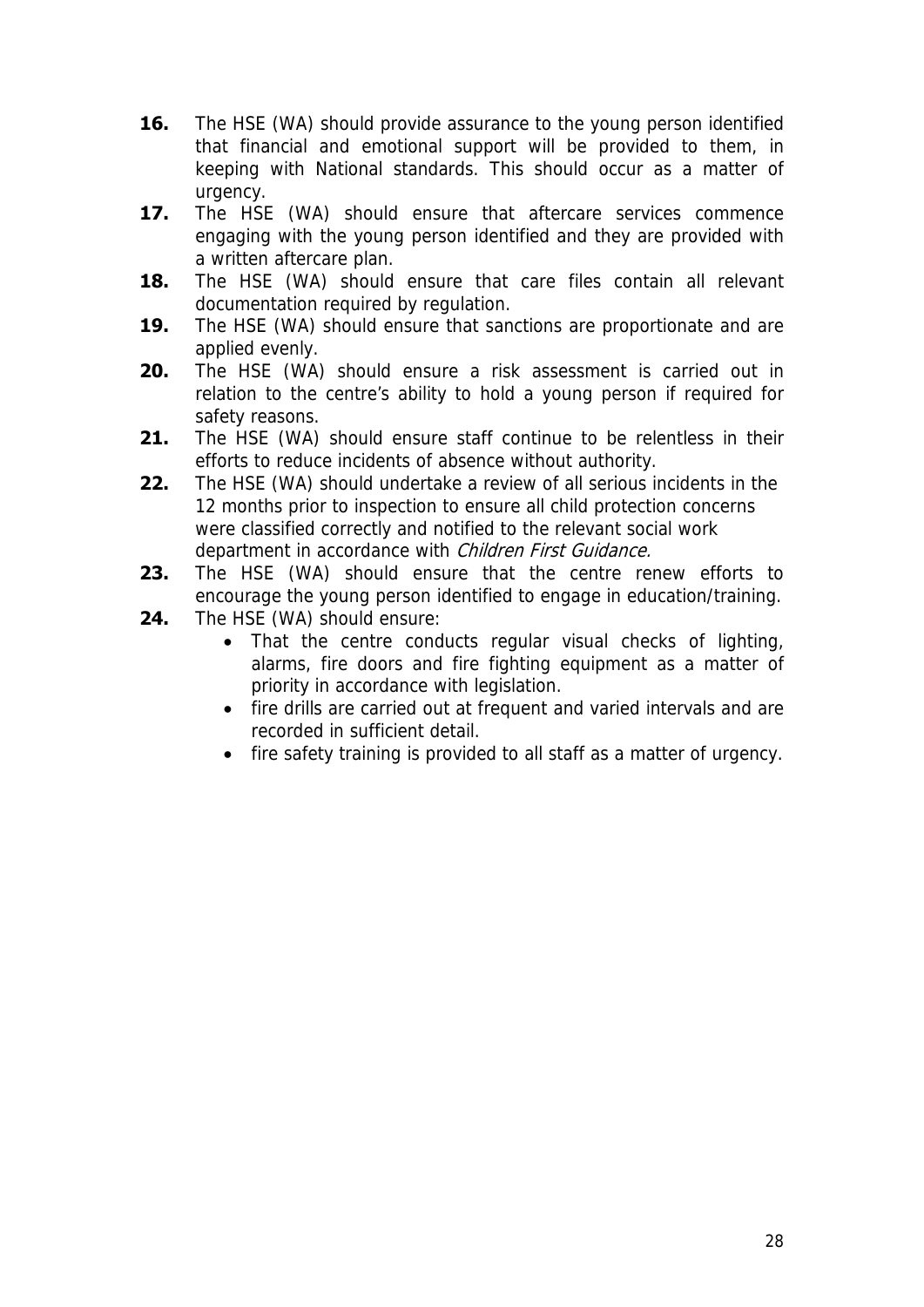

**Centre ID:** 195 **Date Action Plan Dispatched:** 5<sup>th</sup> June 2012.

**No Recommendation Action to be taken Person Responsible Implementation Date SSI Response 1** The HSE (WA) should ensure that any significant change to the purpose and function of the centre: o takes account of the needs of the young people currently living in the centre o is on a planned basis o is carried out within an appropriate timeframe o is communicated to all relevant stakeholders and allows for ongoing training of staff to meet the needs of a changing cohort of young people. 1. Care Plans for each young person will provide framework for timescale with an outer limit of September 2012 2. Consultation will be ongoing in the period June – September 2012 3. Training needs analysis will inform staff development Area Manager PSW, Alternative Care September 2012 **2** The HSE (WA) should ensure that the centre undertakes a thorough review of the system of quality assurance, particularly with regard to the classification of child protection concerns and significant events and the recording of complaints. The quarterly meeting of the Critical Incident Monitoring Committee will review all serious incidents to ensure that they are managed and classified appropriately Area Manager PSW, Alternative Care September 2012

**HSE Area:** HSE West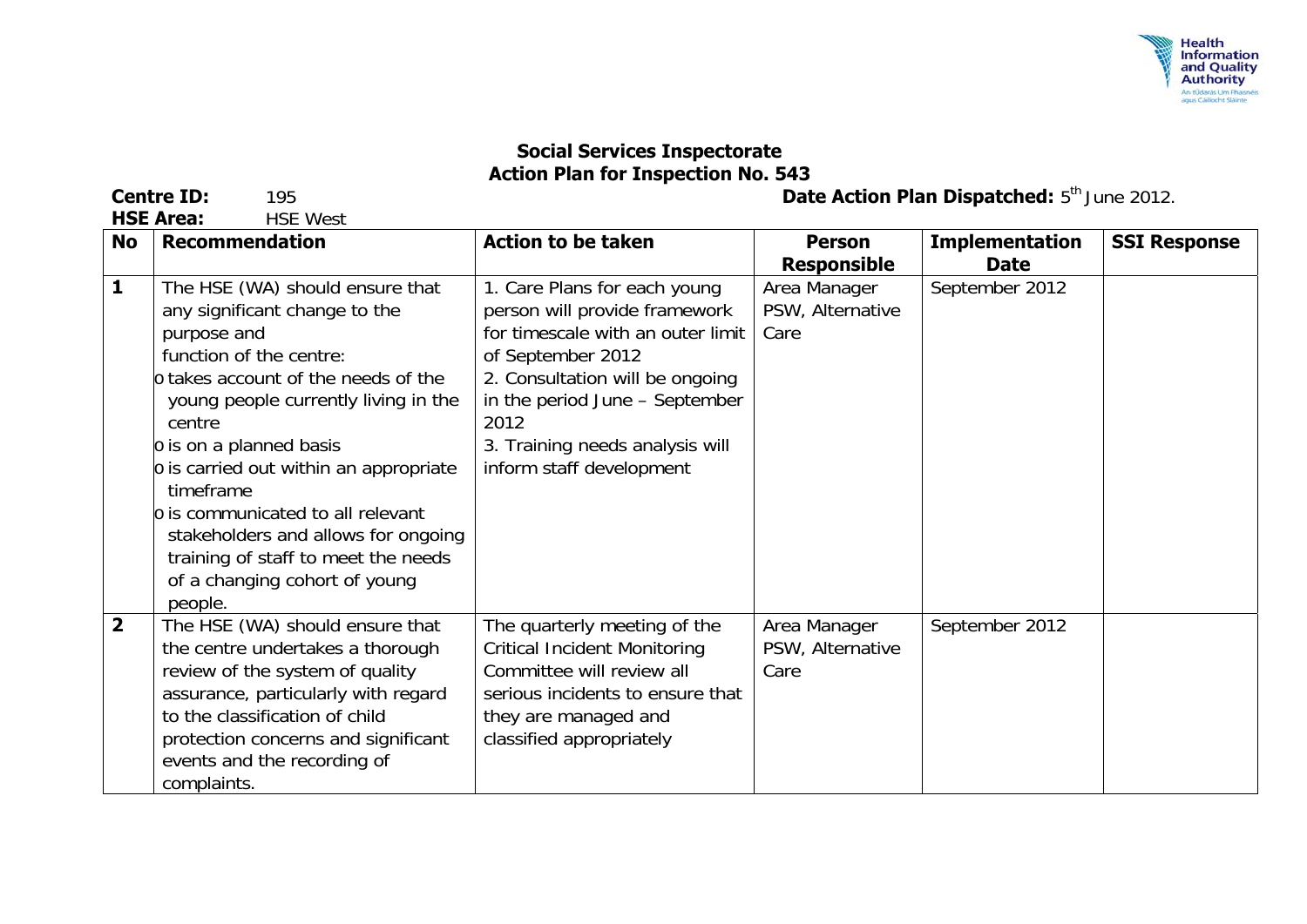

**Centre ID:** 195 **Date Action Plan Dispatched:** 5th June 2012.

**HSE Area: HSE West** 

| <b>No</b> | <b>Recommendation</b>                                                                                                                                                                                                                                 | <b>Action to be taken</b>                                                                                                                      | <b>Person</b><br><b>Responsible</b>      | <b>Implementation</b><br><b>Date</b> | <b>SSI</b><br><b>Response</b> |
|-----------|-------------------------------------------------------------------------------------------------------------------------------------------------------------------------------------------------------------------------------------------------------|------------------------------------------------------------------------------------------------------------------------------------------------|------------------------------------------|--------------------------------------|-------------------------------|
|           | The HSE (WA) should satisfy itself<br>that all serious events that arose<br>over the 12 months prior to<br>inspection were classified correctly<br>and notified to relevant social work<br>departments in accordance with<br>Children First Guidance. | The Critical Incident Monitoring<br>Committee will review all<br>serious incidents events to<br>ensure that they were<br>managed appropriately | Area Manager<br>PSW, Alternative<br>Care | September 2012                       |                               |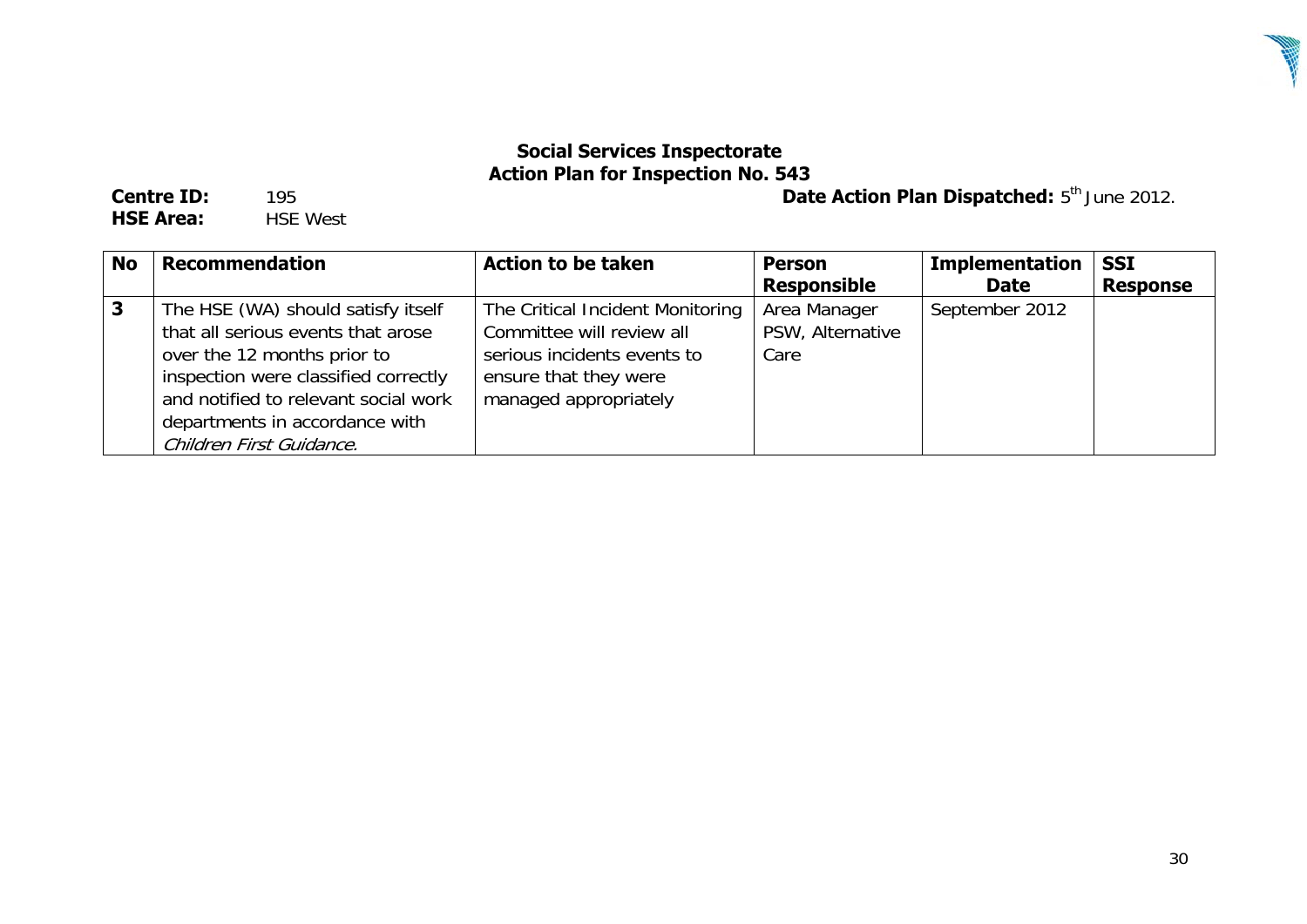

**HSE Area:** 

| <b>No</b>               | <b>Recommendation</b>                                                                                                                                                                                                             | <b>Action to be taken</b>                                                                                                                                        | <b>Person</b><br><b>Responsible</b>      | <b>Implementation</b><br><b>Date</b>           | <b>SSI Response</b> |
|-------------------------|-----------------------------------------------------------------------------------------------------------------------------------------------------------------------------------------------------------------------------------|------------------------------------------------------------------------------------------------------------------------------------------------------------------|------------------------------------------|------------------------------------------------|---------------------|
| $\overline{\mathbf{4}}$ | The HSE (WA) should ensure that<br>any deficiencies in the vetting of<br>staff are addressed and that this is<br>reflected on centre files.                                                                                       | Retrospective<br>references to be<br>sought in respect of<br>three members of the<br>Social Care Team                                                            | Centre Manager                           | September 2012                                 |                     |
| 5                       | The HSE (WA) should ensure that<br>any issues relating to the staff roster<br>are resolved as a matter of urgency<br>in order to ensure the care of young<br>people is not affected and to avoid<br>disruption of the staff team. | On the agenda for<br>discussion with<br>regional meetings with<br><b>IMPACT</b> trade union. It<br>is planed to move to<br>third party process for<br>resolution | Area Manager<br>PSW, Alternative<br>Care | 3rd Quarter 2012                               |                     |
| 6                       | The HSE (WA) should ensure that<br>the Centre Manager receives formal<br>supervision in line with HSE policy.                                                                                                                     | <b>Acting Principal Social</b><br>Worker to be<br>appointed                                                                                                      | Area Manager                             | June 2012                                      |                     |
| $\overline{\mathbf{z}}$ | The HSE (WA) should ensure a<br>system is put in place to facilitate<br>attendance at team meetings.                                                                                                                              | An agreement has<br>been reached whereby<br>team members are<br>expected to attend a<br>general staff meeting<br>on a monthly basis                              | Centre Manager                           | In place from<br><b>Inspection May</b><br>2012 |                     |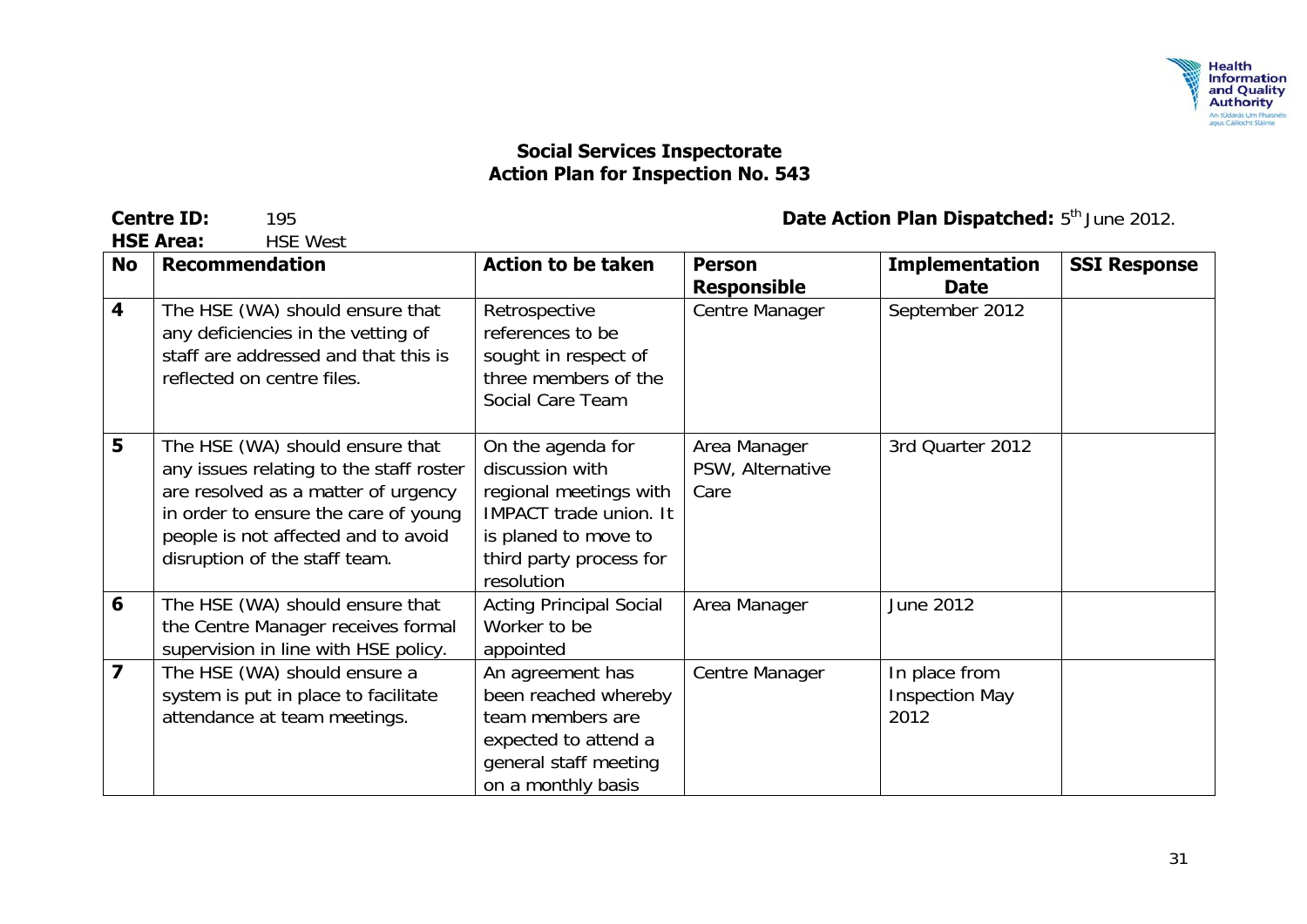

**HSF Area:** 

| <b>No</b> | <b>Recommendation</b>                                                                                                                                               | <b>Action to be taken</b>                                                                                                                                          | <b>Person Responsible</b>                               | <b>Implementation</b><br><b>Date</b> | <b>SSI Response</b> |
|-----------|---------------------------------------------------------------------------------------------------------------------------------------------------------------------|--------------------------------------------------------------------------------------------------------------------------------------------------------------------|---------------------------------------------------------|--------------------------------------|---------------------|
| 8         | The HSE (WA) should provide training<br>in first aid, fire safety and responding to<br>self-harm, to all staff as a matter of<br>priority.                          | First Aid training taking<br>place in June 2012<br>Fire Safety training<br>ongoing for 2012<br>Training in responding to<br>self harm is being<br>actively pursued | Centre Manager                                          | September 2012                       |                     |
| 9         | The HSE (WA) should ensure detailed<br>and methodical recording in order to<br>facilitate effective management and<br>clear communication across the staff<br>team. | A local implementation<br>plan will be developed as<br>part of the current draft<br>record management<br>strategy.                                                 | Area Manager<br>PSW, Alternative Care<br>Centre Manager | September 2012                       |                     |
| 10        | The HSE (WA) should ensure a formal<br>consultation process for young people is<br>implemented.                                                                     | Regular young peoples'<br>meetings will be<br>convened and also<br>during school holidays<br>young people will be<br>invited to attend team<br>meetings            | Social Care Team                                        | June 2012                            |                     |
| 11        | The HSE (WA) should ensure that all<br>complaints made by the young people,<br>written or verbally, are treated equally<br>and in accordance with HSE policy.       | All written and verbal<br>complaints will be<br>treated equally and<br>recorded in line with HSE<br>policy                                                         | Centre Manager<br>Social Care Team                      | June 2012                            |                     |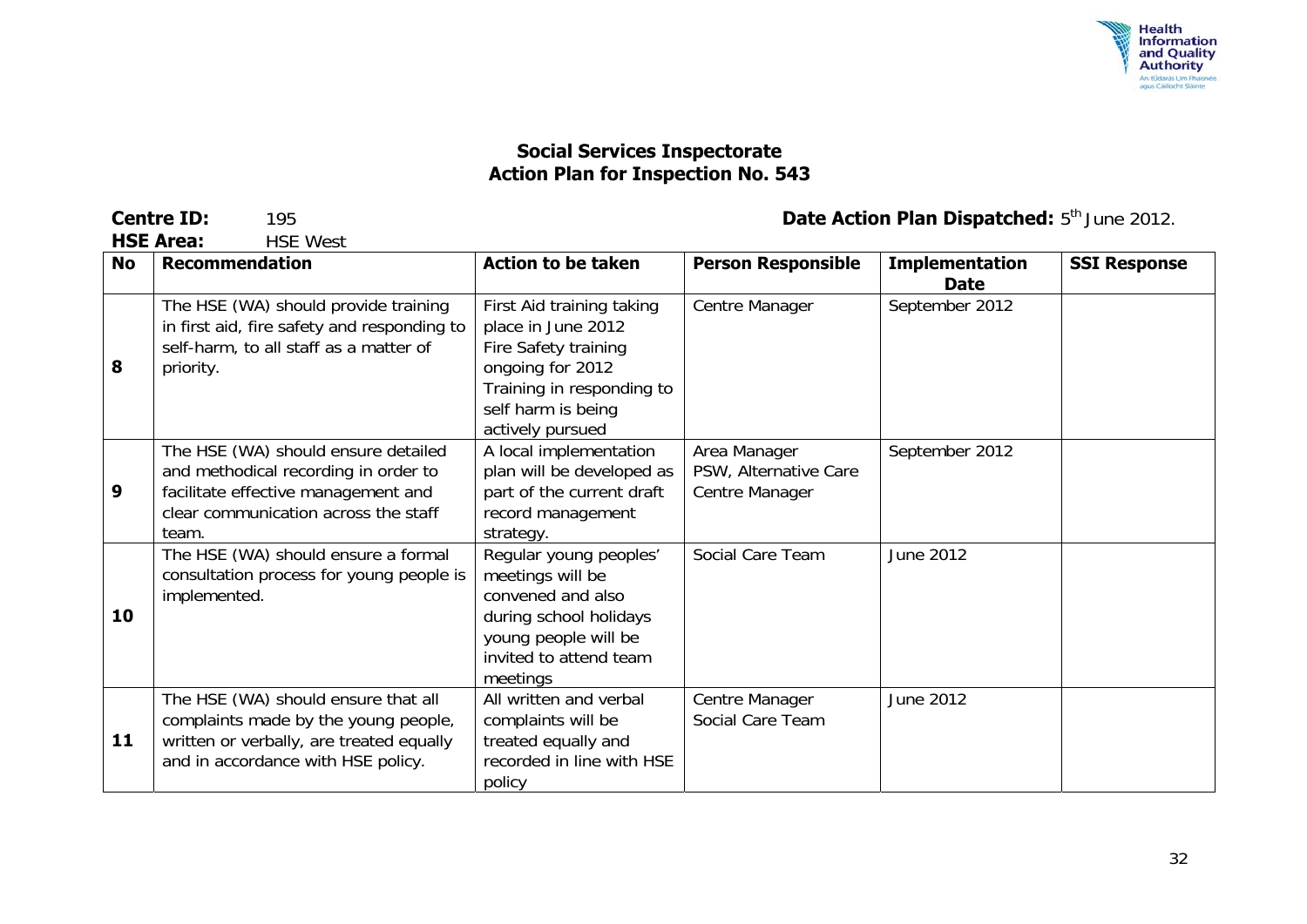

**HSF Area:** 

| <b>No</b> | <b>Recommendation</b>                                                                                                                                                       | <b>Action to be taken</b>                                                                                                                                                            | <b>Person</b><br><b>Responsible</b> | <b>Implementation</b><br><b>Date</b> | <b>SSI Response</b> |
|-----------|-----------------------------------------------------------------------------------------------------------------------------------------------------------------------------|--------------------------------------------------------------------------------------------------------------------------------------------------------------------------------------|-------------------------------------|--------------------------------------|---------------------|
| 12        | The HSE (WA) should ensure that<br>pending the outcome of a needs<br>assessment every effort is made to<br>secure a suitable foster care<br>placement for one young person. | 1. Application for foster<br>placement has been<br>made to the Placement<br>Forum<br>2. Targeted<br>recruitment campaign                                                             | PSW, Alternative<br>Care            | <b>July 2012</b>                     |                     |
| 13        | The HSE (WA) should ensure that<br>care plans are provided to the centre<br>in a timely manner.                                                                             | <b>Principal Social</b><br>Worker, Integrated<br>Services, undertaking<br>review of care planning<br>process to take<br>account of the need<br>for timely provision of<br>care plans | PSW, Integrated<br><b>Services</b>  | <b>July 2012</b>                     |                     |
| 14        | The HSE (WA) should ensure a<br>formal programme to promote<br>independent living skills is<br>implemented.                                                                 | An independence<br>programme will be<br>initiated following<br>consultation from<br>young people and<br>social care team.                                                            | Centre Manager                      | September 2012                       |                     |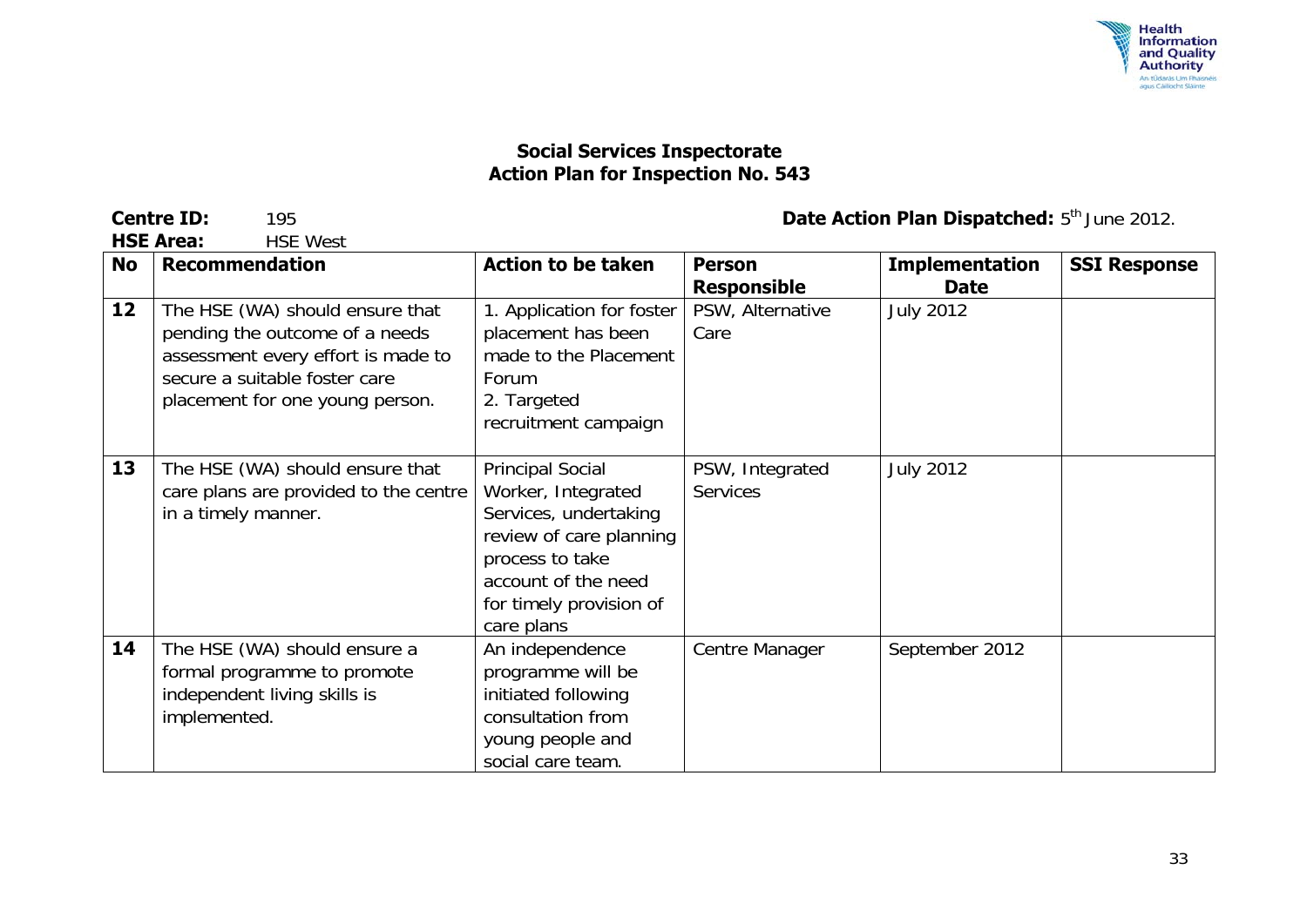

**HSE West** 

| <b>No</b> | <b>Recommendation</b>                                                                                                                                                                                              | <b>Action to be taken</b>                                                                                                                                                                                                           | <b>Person Responsible</b>        | <b>Implementation</b><br><b>Date</b> | <b>SSI Response</b> |
|-----------|--------------------------------------------------------------------------------------------------------------------------------------------------------------------------------------------------------------------|-------------------------------------------------------------------------------------------------------------------------------------------------------------------------------------------------------------------------------------|----------------------------------|--------------------------------------|---------------------|
| 15        | The HSE (WA) should ensure that every<br>effort is made to facilitate the two<br>young people identified to pursue<br>further training/ education and financial<br>support is provided as a matter of<br>priority. | The leaving and<br>Aftercare service will<br>engage in developing<br>aftercare care plans that<br>are evidence based with<br>realistic opportunities<br>that are consistent with<br>each of the young<br>persons ability to achieve | Leaving and Aftercare<br>Service | <b>July 2012</b>                     |                     |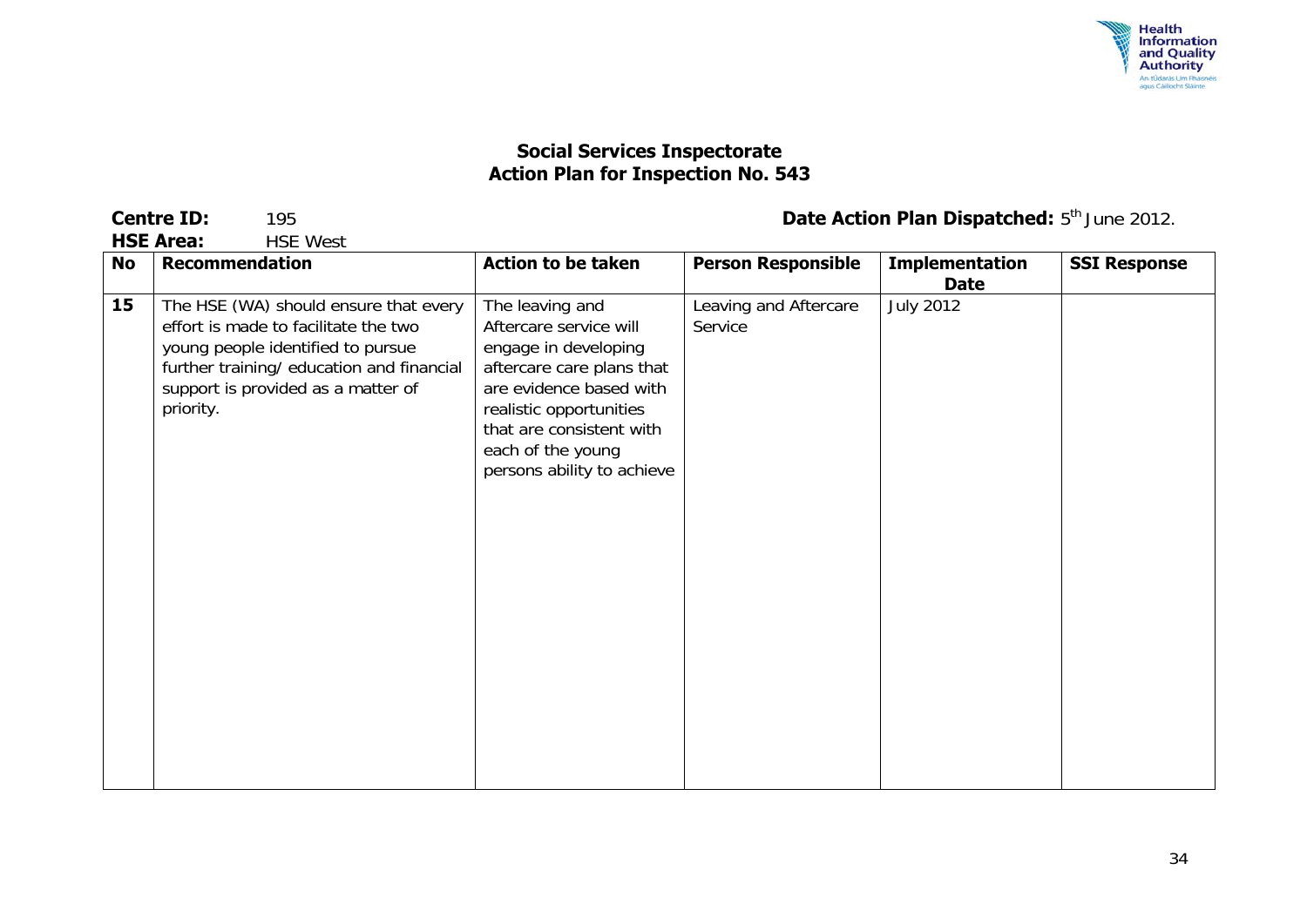

**HSE Area:** HSE West

| No | <b>Recommendation</b>                                                                                                                                                                                                               | <b>Action to be taken</b>                                                                                                                                                                                                                                                                                                                                                                                                                                         | <b>Person</b>                                                 | <b>Implementation</b>           | <b>SSI Response</b> |
|----|-------------------------------------------------------------------------------------------------------------------------------------------------------------------------------------------------------------------------------------|-------------------------------------------------------------------------------------------------------------------------------------------------------------------------------------------------------------------------------------------------------------------------------------------------------------------------------------------------------------------------------------------------------------------------------------------------------------------|---------------------------------------------------------------|---------------------------------|---------------------|
| 16 | The HSE (WA) should provide<br>assurance to the young person<br>identified that financial and<br>emotional support will be provided<br>to them, in keeping with National<br>standards. This should occur as a<br>matter of urgency. | 1. Leaving and<br>Aftercare Worker<br>appointed<br>2. The aftercare plan to<br>ensure that all<br>statutory benefits are<br>applied for<br>3. The Aftercare<br>Worker will work with<br>the young person in<br>transition from the unit<br>to independent living<br>to develop an aftercare<br>plan to support the<br>young person in<br>further education and<br>training in line with our<br>responsibilities under<br>Section 45 of the<br>Childcare Act 1991. | <b>Responsible</b><br>Leaving and<br><b>Aftercare Service</b> | <b>Date</b><br><b>July 2012</b> |                     |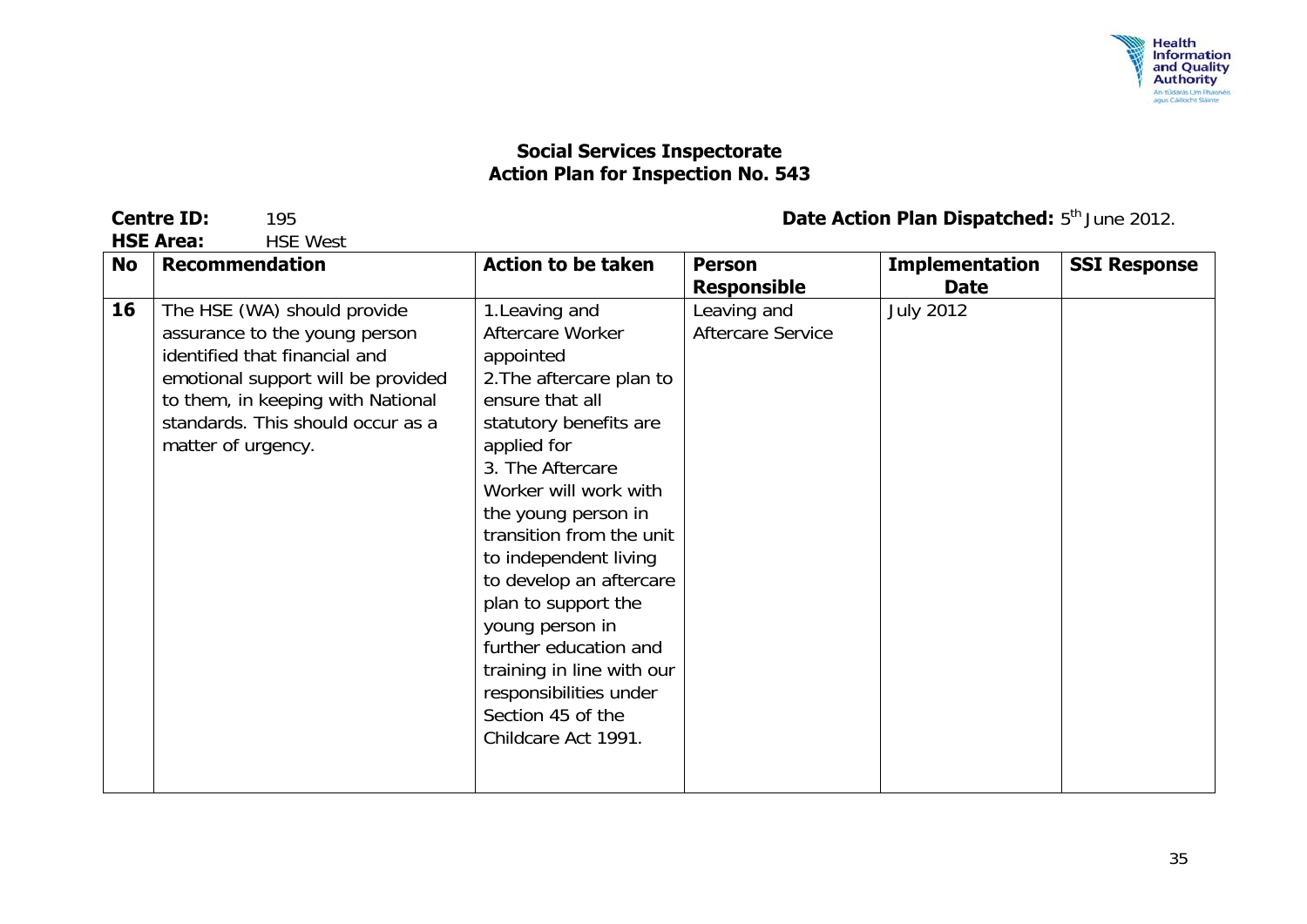

**HSE Area:** HSE West

|           | 1 136 AI 69.<br>IIJL VVUJL            |                           |                          |                       |                     |  |  |
|-----------|---------------------------------------|---------------------------|--------------------------|-----------------------|---------------------|--|--|
| <b>No</b> | <b>Recommendation</b>                 | <b>Action to be taken</b> | <b>Person</b>            | <b>Implementation</b> | <b>SSI Response</b> |  |  |
|           |                                       |                           | <b>Responsible</b>       | <b>Date</b>           |                     |  |  |
| 17        | The HSE (WA) should ensure that       | A Leaving Care and        | Leaving and              | <b>July 2012</b>      |                     |  |  |
|           | aftercare services commence           | Aftercare Worker has      | <b>Aftercare Service</b> |                       |                     |  |  |
|           | engaging with the young person        | been appointed            |                          |                       |                     |  |  |
|           | identified and they are provided with | An aftercare plan will    |                          |                       |                     |  |  |
|           | a written aftercare plan.             | be developed following    |                          |                       |                     |  |  |
|           |                                       | assessment of need        |                          |                       |                     |  |  |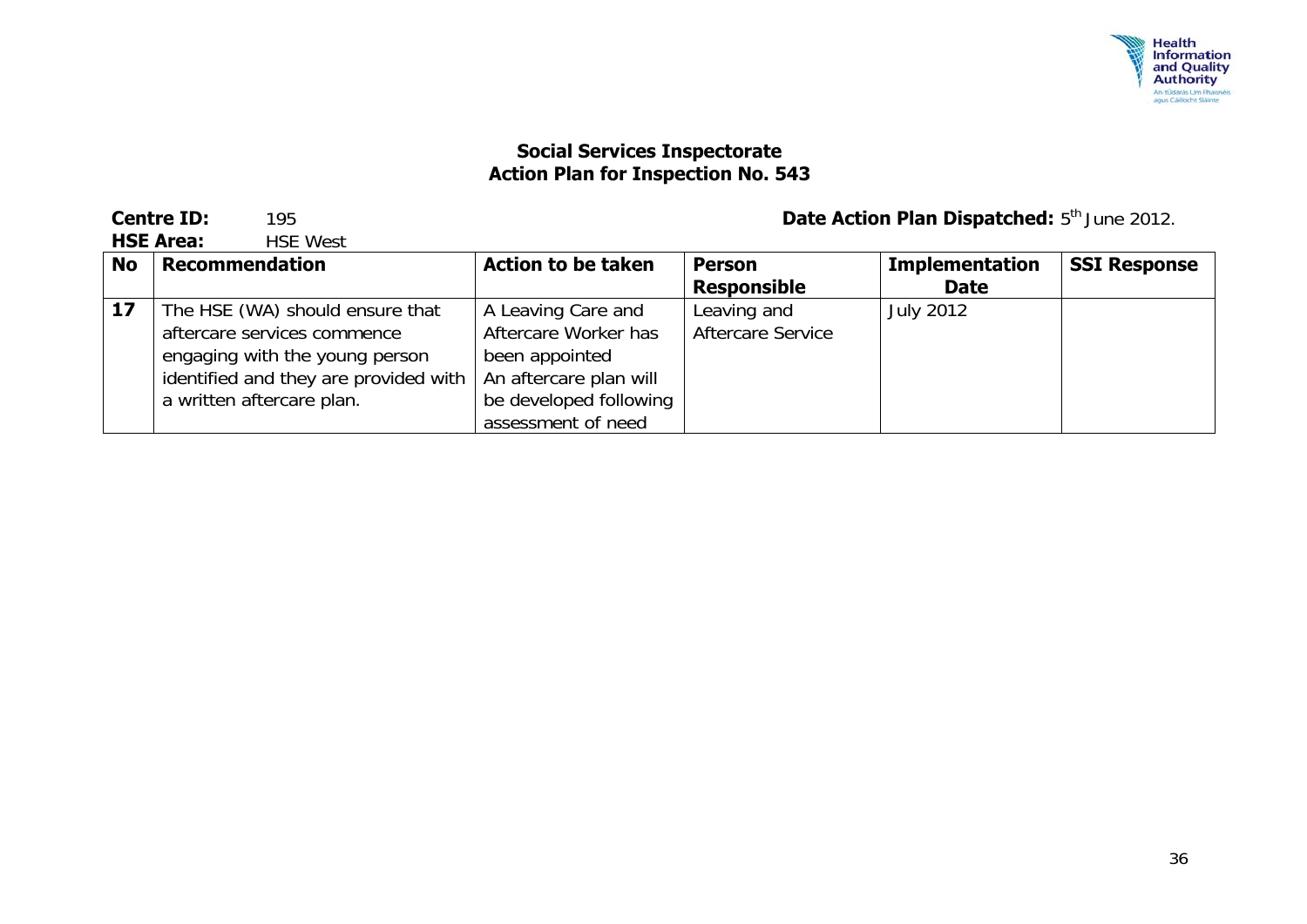

**HSE West** 

| <b>No</b> | <b>Recommendation</b>                                                                                                                                           | <b>Action to be taken</b>                                                                                                                               | <b>Person</b><br><b>Responsible</b> | <b>Implementation</b><br><b>Date</b> | <b>SSI Response</b> |
|-----------|-----------------------------------------------------------------------------------------------------------------------------------------------------------------|---------------------------------------------------------------------------------------------------------------------------------------------------------|-------------------------------------|--------------------------------------|---------------------|
| 18        | The HSE (WA) should ensure that care<br>files contain all relevant documentation<br>required by regulation.                                                     | Court proceedings to be<br>commenced due to<br>refusal of parent to sign<br>the voluntary consent                                                       | Social Worker                       | June 2012                            |                     |
| 19        | The HSE (WA) should ensure that<br>sanctions are proportionate and are<br>applied evenly.                                                                       | A review of the<br>implementation of the<br>behaviour management<br>policy will take place to<br>ensure that sanctions are<br>applied fairly            | Centre Manager<br>Social Care Team  | September 2012                       |                     |
| 20        | The HSE (WA) should ensure a risk<br>assessment is carried out in relation to<br>the centre's ability to hold a young<br>person if required for safety reasons. | A general risk<br>assessment will be<br>undertaken regarding<br>use of restraint with the<br>current group of young<br>people residing in the<br>centre | Centre Manager                      | June 2012                            |                     |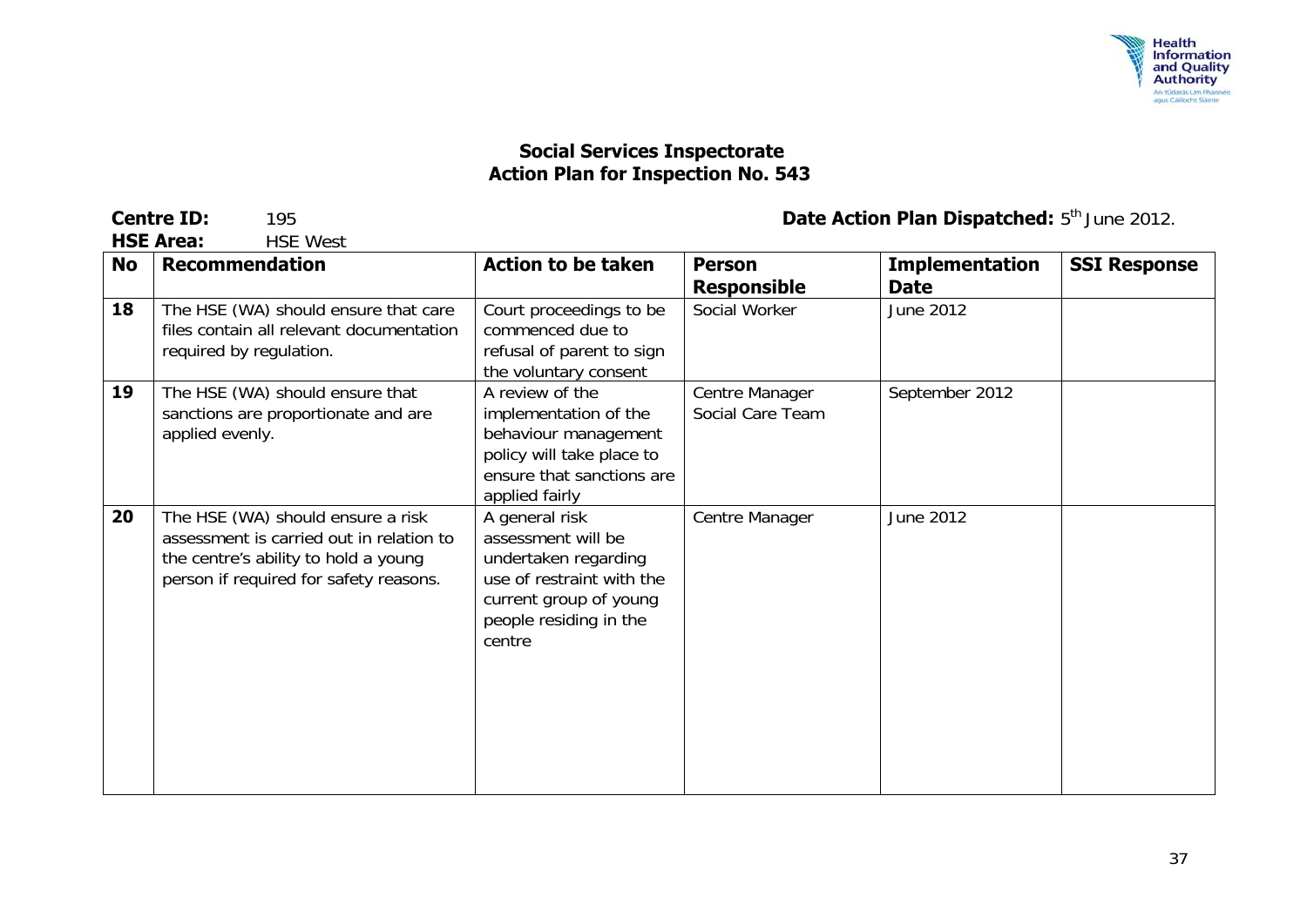

**HSE Area:** 

| <b>No</b> | <b>Recommendation</b>                                                                                                                                                                                                                                                                       | <b>Action to be taken</b>                                                                                                                                                                                                                                                                                                          | <b>Person</b><br><b>Responsible</b>      | <b>Implementation</b><br><b>Date</b> | <b>SSI Response</b> |
|-----------|---------------------------------------------------------------------------------------------------------------------------------------------------------------------------------------------------------------------------------------------------------------------------------------------|------------------------------------------------------------------------------------------------------------------------------------------------------------------------------------------------------------------------------------------------------------------------------------------------------------------------------------|------------------------------------------|--------------------------------------|---------------------|
| 21        | The HSE (WA) should ensure staff<br>continue to be relentless in their<br>efforts to reduce incidents of<br>absence without authority.                                                                                                                                                      | Social Care team to<br>endeavour to actively<br>ensure that young<br>people are not absent<br>and in cases whereby<br>it occurs staff to the<br>best of there abilities<br>ensure the immediate<br>and safe return of the<br>young person and to<br>continue to work<br>within the framework<br>of the HSE/Garda joint<br>protocol | Social Care Team                         | June 2012                            |                     |
| 22        | The HSE (WA) should undertake a<br>review of all serious incidents in the<br>12 months prior to inspection to<br>ensure all child protection concerns<br>were classified correctly and notified<br>to the relevant social work<br>department in accordance with<br>Children First Guidance. | The quarterly meeting<br>of the Critical Incident<br><b>Monitoring Committee</b><br>will review all serious<br>incidents to ensure<br>that they are managed<br>and classified<br>appropriately                                                                                                                                     | Area Manager<br>PSW, Alternative<br>Care | September 2012                       |                     |